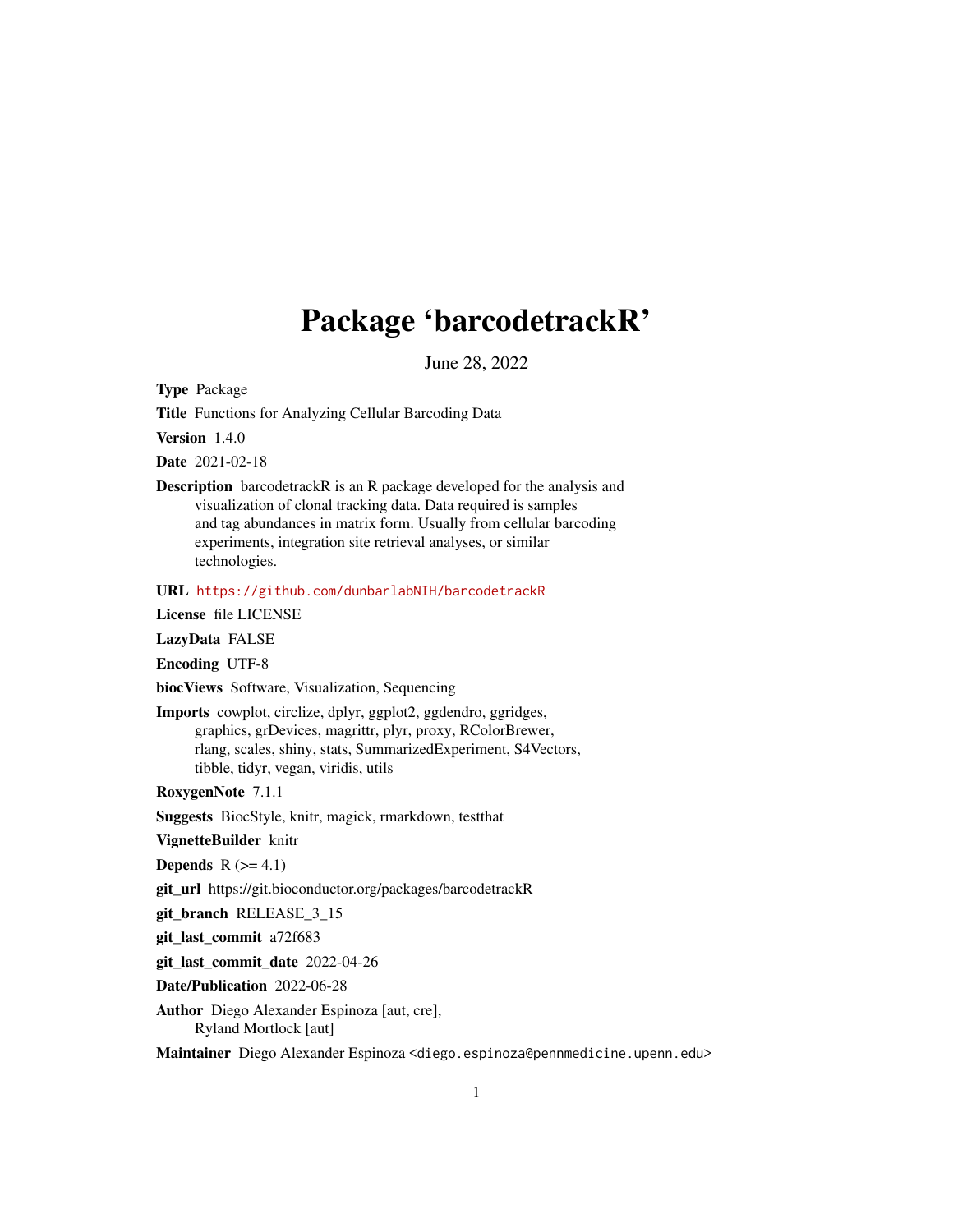## <span id="page-1-0"></span>R topics documented:

|       |     | $\overline{2}$ |
|-------|-----|----------------|
|       |     | $\overline{3}$ |
|       |     | -5             |
|       |     | $\overline{7}$ |
|       |     | -9             |
|       | -11 |                |
|       |     |                |
|       | 14  |                |
|       | 14  |                |
|       |     |                |
|       | -17 |                |
|       |     |                |
|       |     |                |
|       |     |                |
|       |     |                |
|       |     |                |
|       |     |                |
|       |     |                |
|       |     |                |
|       |     |                |
|       | 29  |                |
|       | -30 |                |
|       | -31 |                |
|       |     |                |
|       |     |                |
|       |     |                |
|       |     |                |
| Index |     | 36             |

barcode\_binary\_heatmap

*Barcode Binary Heatmap*

### Description

Creates a binary heatmap showing the absence or presence of new clones in samples ordered from L to R in the SummarizedExperiment.

```
barcode_binary_heatmap(
 your_SE,
 plot_labels = NULL,
 threshold = 0,
 your_title = NULL,
```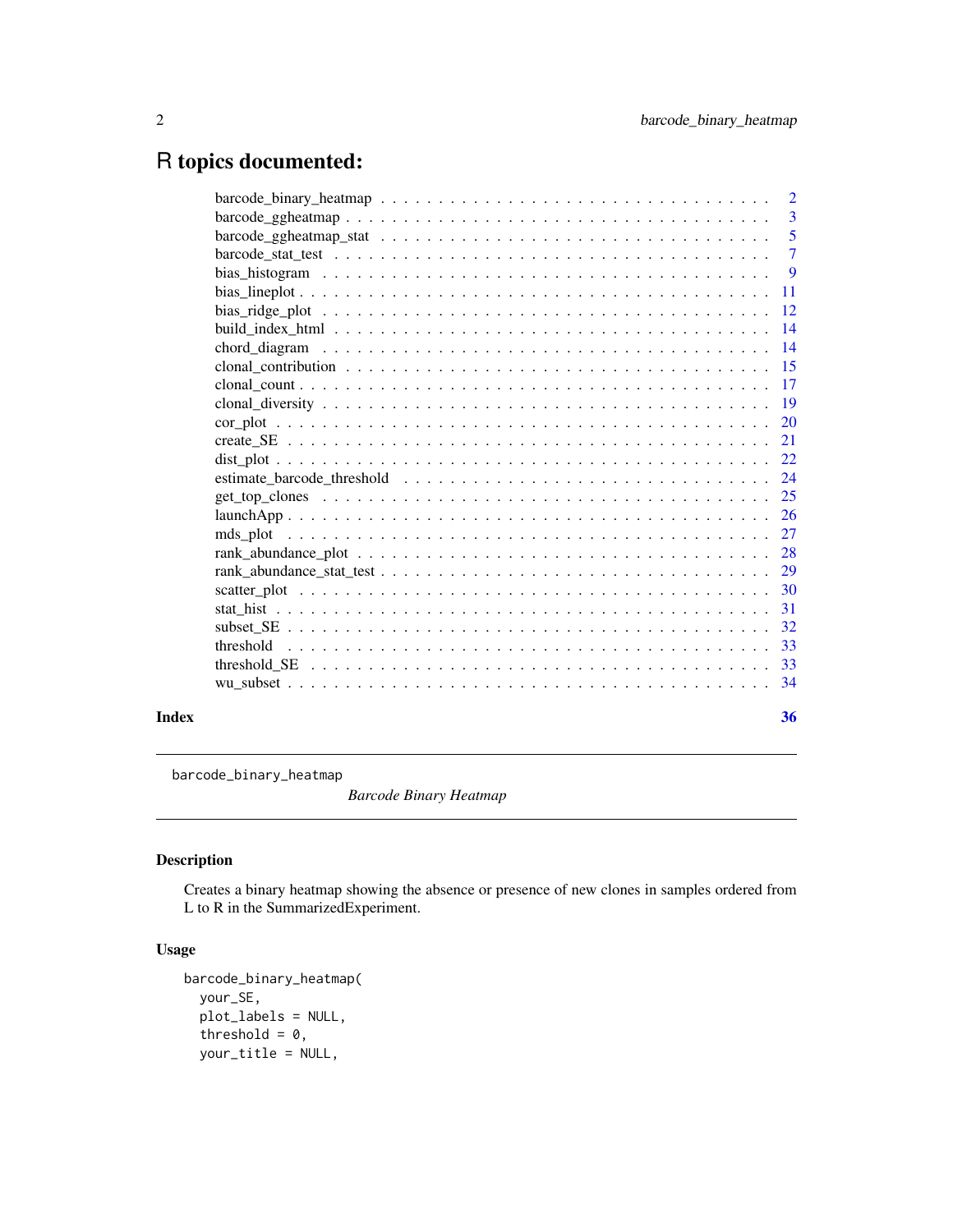```
label_size = 12,
  return_table = FALSE
\lambda
```

| your_SE      | A Summarized Experiment object.                                                                                                                                                 |
|--------------|---------------------------------------------------------------------------------------------------------------------------------------------------------------------------------|
| plot_labels  | Vector of x axis labels. Defaults to colnames (your_SE).                                                                                                                        |
| threshold    | Clones with a proportion below this threshold will be set to 0.                                                                                                                 |
| your_title   | The title for the plot.                                                                                                                                                         |
| label_size   | The size of the column labels.                                                                                                                                                  |
| return_table | Logical. Whether or not to return table of barcode sequences with their presence<br>or absence in each sample indicated as a 1 or 0 resepctively in the value column<br>column. |

### Value

Displays a binary heat map in the current plot window. Or if return\_table is set to TRUE, returns a dataframe indicating the presence or absence of each barcode in each sample.

### Examples

```
data(wu_subset)
barcode_binary_heatmap(your_SE = wu_subset[, 1:4])
```
barcode\_ggheatmap *barcode\_ggheatmap*

### Description

Creates a heatmap displaying the log abundance of the top 'n' clones from each sample in the Summarized Experiment object, using ggplot2. Clones are on the y-axis and samples are on the x-axis. The ordering and clustering of clones on the y-axis as well as all aesthetics of the plot can be controlled through the arguments described below.

```
barcode_ggheatmap(
  your_SE,
 plot_labels = NULL,
  n<sup></sup>- clones = 10,
  cellnote_assay = "stars",
  your_title = NULL,
  grid = TRUE,label_size = 12,
  dendro = FALSE,
```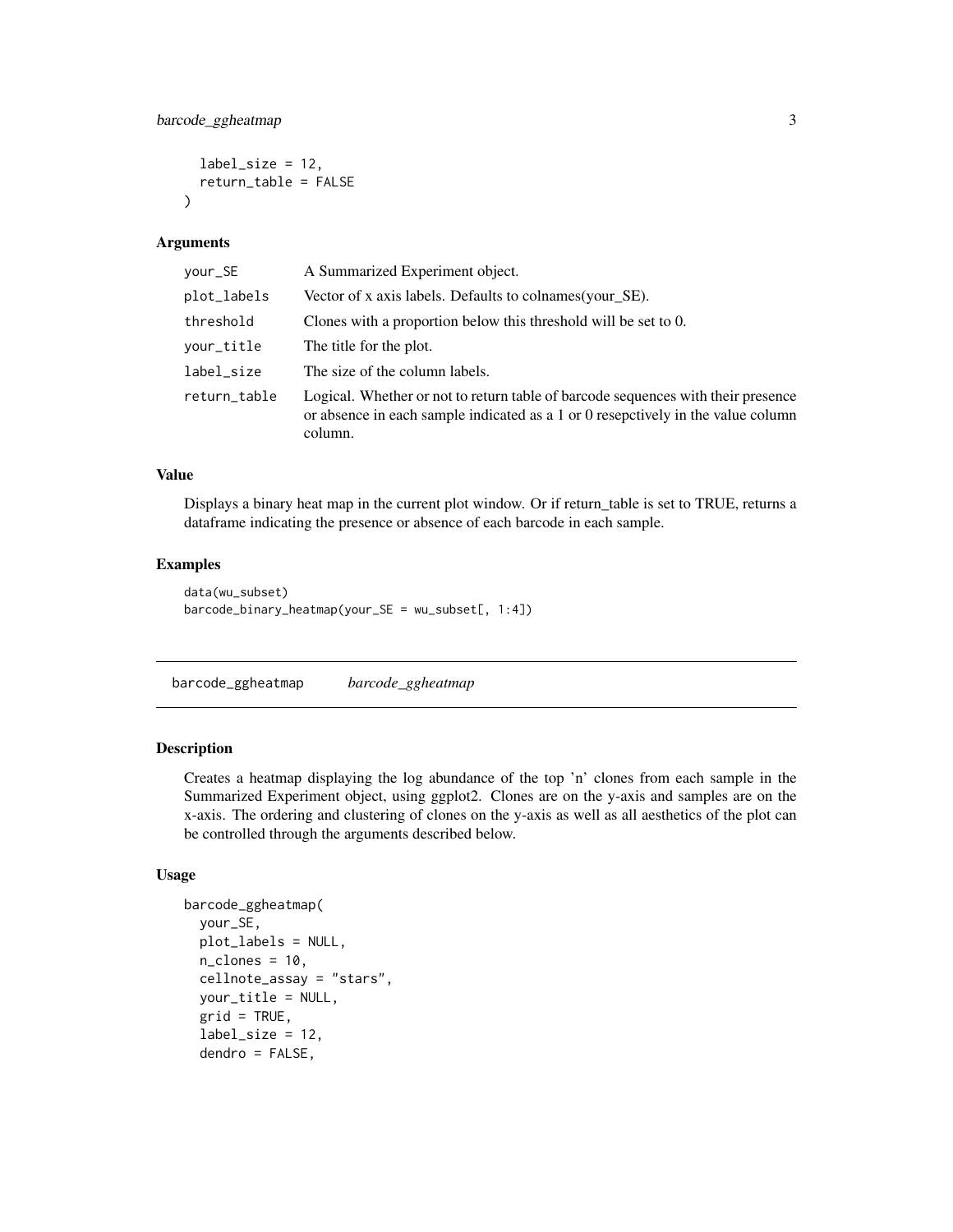```
cellnote_size = 4,
 distance_method = "Euclidean",
 minkowski_power = 2,
 hclust_linkage = "complete",
 row_order = "hierarchical",
 clusters = 0,percent_scale = c(0, 2.5e-05, 0.001, 0.01, 0.1, 1),
 color_scale = c("#4575B4", "#4575B4", "lightblue", "#fefeb9", "#D73027", "red4"),
 return_table = FALSE
\mathcal{L}
```

| your_SE         | A Summarized Experiment object.                                                                                                                                                                                                                                       |
|-----------------|-----------------------------------------------------------------------------------------------------------------------------------------------------------------------------------------------------------------------------------------------------------------------|
| plot_labels     | Vector of x axis labels. Defaults to colnames(your_SE).                                                                                                                                                                                                               |
| n_clones        | The top 'n' clones to plot.                                                                                                                                                                                                                                           |
| cellnote_assay  | Character. One of "stars", "counts", or "proportions." To have no cellnote, set<br>cellnote_size to 0.                                                                                                                                                                |
| your_title      | The title for the plot.                                                                                                                                                                                                                                               |
| grid            | Logical. Include a grid or not in the heatmap.                                                                                                                                                                                                                        |
| label_size      | The size of the column labels.                                                                                                                                                                                                                                        |
| dendro          | Logical. Whether or not to show row dendrogram when hierarchical clustering.                                                                                                                                                                                          |
| cellnote_size   | The numerical size of the cell note labels. To have no cellnote, set cellnote_size<br>to $0$ .                                                                                                                                                                        |
| distance_method |                                                                                                                                                                                                                                                                       |
|                 | Character. Use summary(proxy::pr_DB) to see all possible options for distance<br>metrics in clustering.                                                                                                                                                               |
| minkowski_power |                                                                                                                                                                                                                                                                       |
|                 | The power of the Minkowski distance (if minkowski is the distance method<br>used).                                                                                                                                                                                    |
| hclust_linkage  | Character. One of "ward.D", "ward.D2", "single", "complete", "average" (=<br>UPGMA), "mcquitty" (= WPGMA), "median" (= WPGMC) or "centroid" (=<br>UPGMC).                                                                                                             |
| row_order       | Character; "hierarchical" to perform hierarchical clustering on the output and<br>order in that manner, "emergence" to organize rows by order of presence in<br>data (from left to right), or a character vector of rows within the summarized<br>experiment to plot. |
| clusters        | How many clusters to cut hierarchical tree into for display when row_order is<br>"hierarchical".                                                                                                                                                                      |
| percent_scale   | A numeric vector through which to spread the color scale (values inclusive from<br>0 to 1). Must be same length as color_scale.                                                                                                                                       |
| color_scale     | A character vector which indicates the colors of the color scale. Must be same<br>length as percent_scale.                                                                                                                                                            |
| return_table    | Logical. Whether or not to return table of barcode sequences with their log abun-<br>dance in the 'value' column and cellnote for each sample instead of displaying<br>a plot.                                                                                        |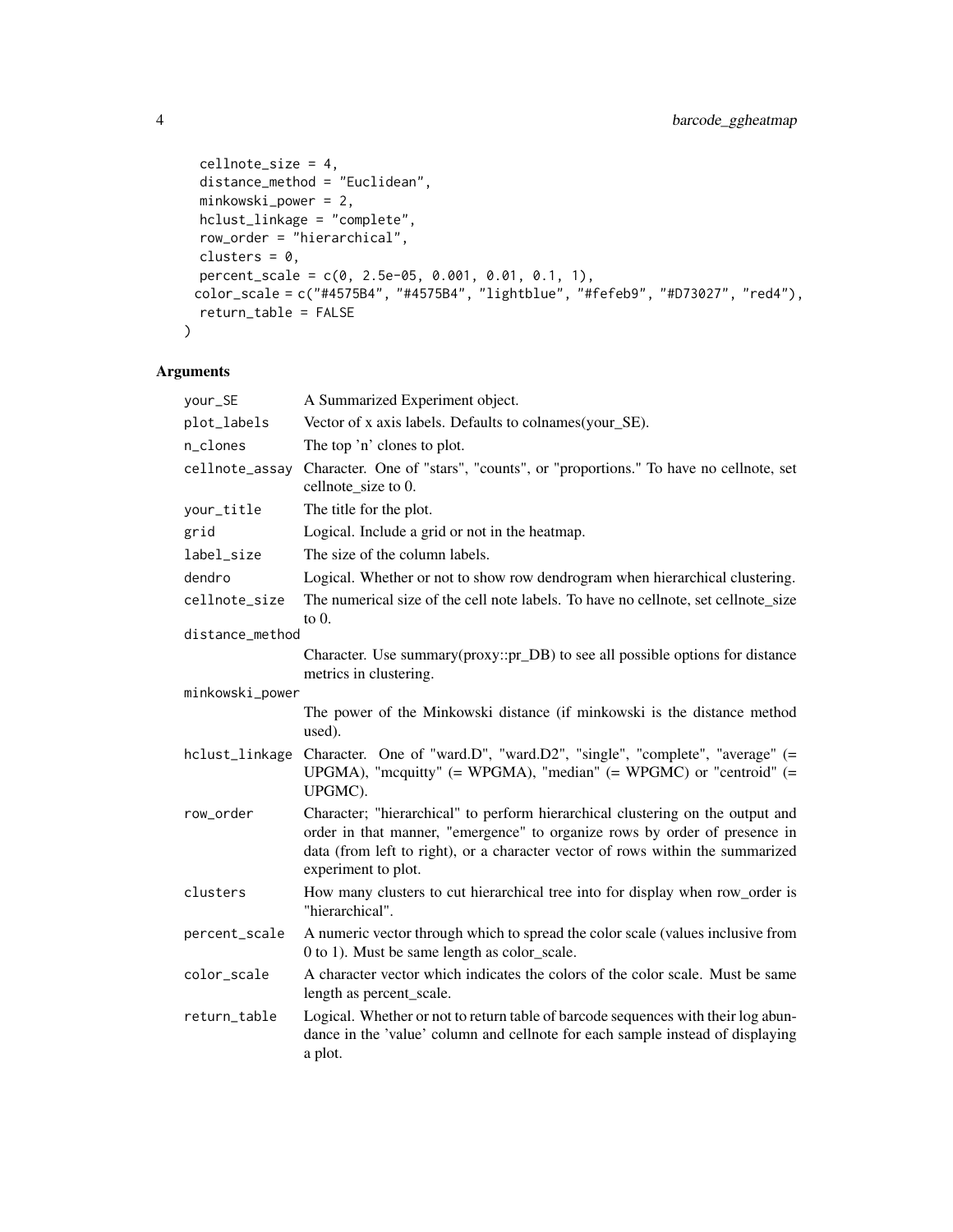<span id="page-4-0"></span>Displays a heatmap in the current plot window. Or if return\_table is set to TRUE, returns a dataframe of the barcode sequences, log abundances, and cellnotes for each sample.

### Examples

```
data(wu_subset)
barcode_ggheatmap(
    your_SE = wu_subset, n_clones = 10,
    grid = TRUE, label_size = 6
\mathcal{L}
```
barcode\_ggheatmap\_stat

*Barcode Top Clone Heatmap*

### Description

Creates a heatmap from the columns of data in the Summarized Experiment object, with the option to label based on statistical analysis. Uses ggplot2.

```
barcode_ggheatmap_stat(
  your_SE,
  sample_size,
  stat_test = "chi-squared",
  stat_option = "subsequent",
  reference_sample = NULL,
  stat_display = "top",
  show_all_significant = FALSE,
  p_{\text{threshold}} = 0.05,
  p_adjust = "none",
  bc_{th}reshold = 0,
  plot_labels = NULL,
  n<sup>-</sup>clones = 10,
  cellnote_assay = "stars",
  your_title = NULL,
  grid = TRUE,label\_size = 12,dendro = FALSE,
  cellnote_size = 4,
  distance_method = "Euclidean",
  minkowski_power = 2,
  hclust_linkage = "complete",
  row_order = "hierarchical",
  clusters = 0,
```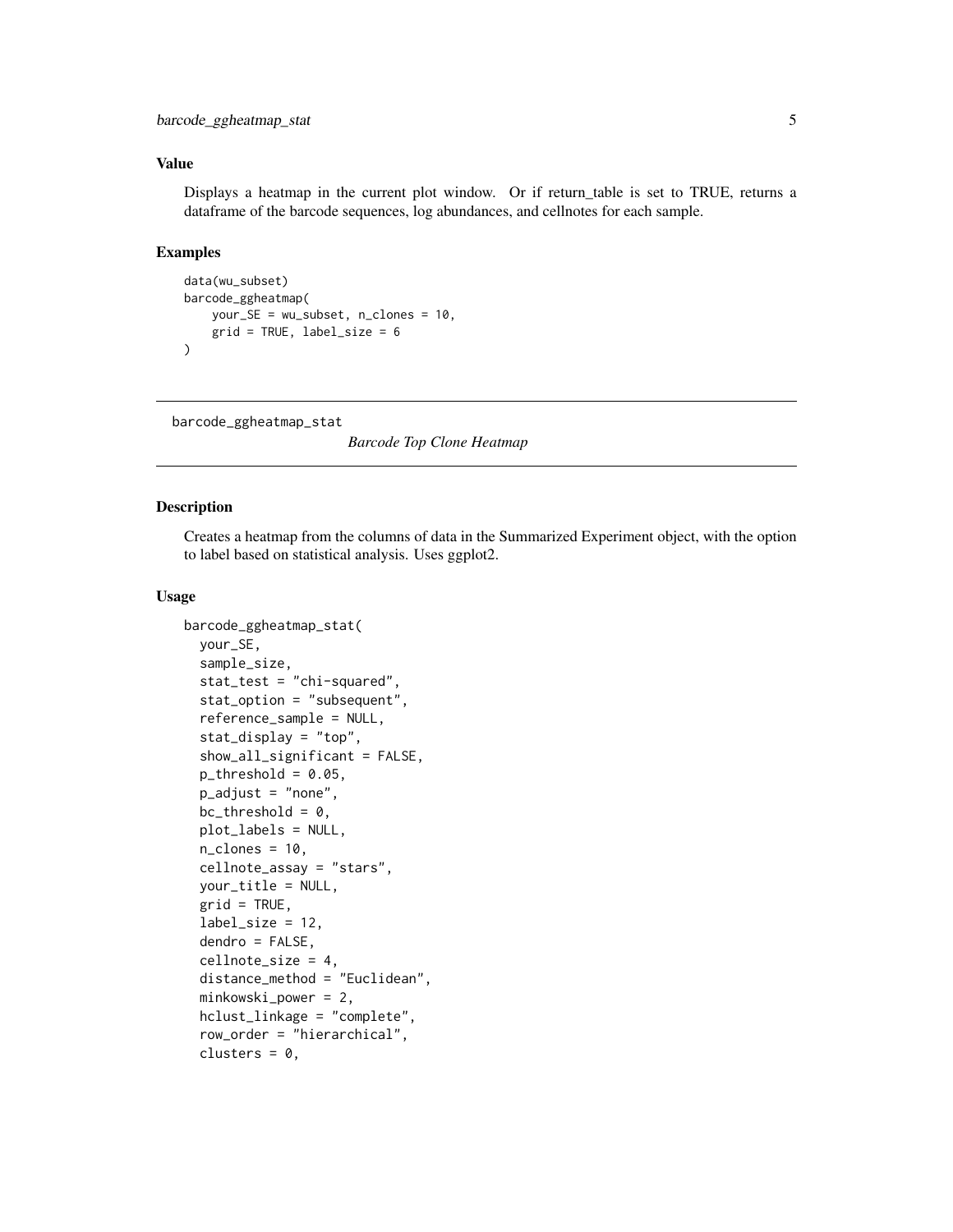```
percent_scale = c(0, 2.5e-05, 0.001, 0.01, 0.1, 1),
  color_scale = c("#4575B4", "#4575B4", "lightblue", "#fefeb9", "#D73027", "red4"),
 return_table = FALSE
\lambda
```

| your_SE              | A Summarized Experiment object.                                                                                                                                                                                                                                                                                                                                                                                                                                                                                        |
|----------------------|------------------------------------------------------------------------------------------------------------------------------------------------------------------------------------------------------------------------------------------------------------------------------------------------------------------------------------------------------------------------------------------------------------------------------------------------------------------------------------------------------------------------|
| sample_size          | A numeric vector providing the sample size of each column of the Summarized-<br>Experiment passed to the function. This sample size describes the samples that<br>the barcoding data is meant to approximate.                                                                                                                                                                                                                                                                                                          |
| stat_test            | The statistical test to use on the constructed contingency table for each barcoe.<br>Options are "chi-squared" and "fisher."                                                                                                                                                                                                                                                                                                                                                                                           |
| stat_option          | For "subsequent" statistical testing is performed on each column of data com-<br>pared to the column before it. For "reference," all other columns of data are<br>compared to a reference column.                                                                                                                                                                                                                                                                                                                      |
| reference_sample     |                                                                                                                                                                                                                                                                                                                                                                                                                                                                                                                        |
|                      | Provide the column name of the reference column if stat_option is set to "refer-<br>ence." Defaults to the first column in the SummarizedExperiment.                                                                                                                                                                                                                                                                                                                                                                   |
| stat_display         | Choose which clones to display on the heatmap. IF set to "top," the top n_clones<br>ranked by abundance for each sample will be displayed. If set to "change," the<br>top n_clones with the lowest p-value from statistical testing will be shown for<br>each sample. If set to "increase," the top n_clones (ranked by p-value) which<br>increase in abundance for each sample will be shown. And if set to "decrease,"<br>the top n_clones (ranked by lowest p-value) which decrease in abdundance will<br>be shown. |
| show_all_significant |                                                                                                                                                                                                                                                                                                                                                                                                                                                                                                                        |
|                      | Logical. If set to TRUE when stat_display = "change," "increase," or "decrease"<br>then the n_clones argument will be overriden and all clones with a statistically<br>singificant change, increase, or decrease in proportion will be shown.                                                                                                                                                                                                                                                                          |
| p_threshold          | The p_value threshold to use for statistical testing                                                                                                                                                                                                                                                                                                                                                                                                                                                                   |
| p_adjust             | Character, default = "none". To correct p-values for muiltiple comparisons, set<br>to any of the p value adjustment methods in the p.adjust function in R stats,<br>which includes "holm", "hochberg", "hommel", "bonferroni", "BH", "BY", and<br>"fdr".                                                                                                                                                                                                                                                               |
| bc_threshold         | Clones must be above this proportion in at least one sample to be included in<br>statistical testing.                                                                                                                                                                                                                                                                                                                                                                                                                  |
| plot_labels          | Vector of x axis labels. Defaults to colnames(your_SE).                                                                                                                                                                                                                                                                                                                                                                                                                                                                |
| n_clones             | The top 'n' clones to plot.                                                                                                                                                                                                                                                                                                                                                                                                                                                                                            |
| cellnote_assay       | Character. One of "stars", "reads", "proportions" or "p_val"                                                                                                                                                                                                                                                                                                                                                                                                                                                           |
| your_title           | The title for the plot.                                                                                                                                                                                                                                                                                                                                                                                                                                                                                                |
| grid                 | Logical. Include a grid or not in the heatmap.                                                                                                                                                                                                                                                                                                                                                                                                                                                                         |
| label_size           | The size of the column labels.                                                                                                                                                                                                                                                                                                                                                                                                                                                                                         |
| dendro               | Logical. Whether or not to show row dendrogram when hierarchical clustering.                                                                                                                                                                                                                                                                                                                                                                                                                                           |
|                      |                                                                                                                                                                                                                                                                                                                                                                                                                                                                                                                        |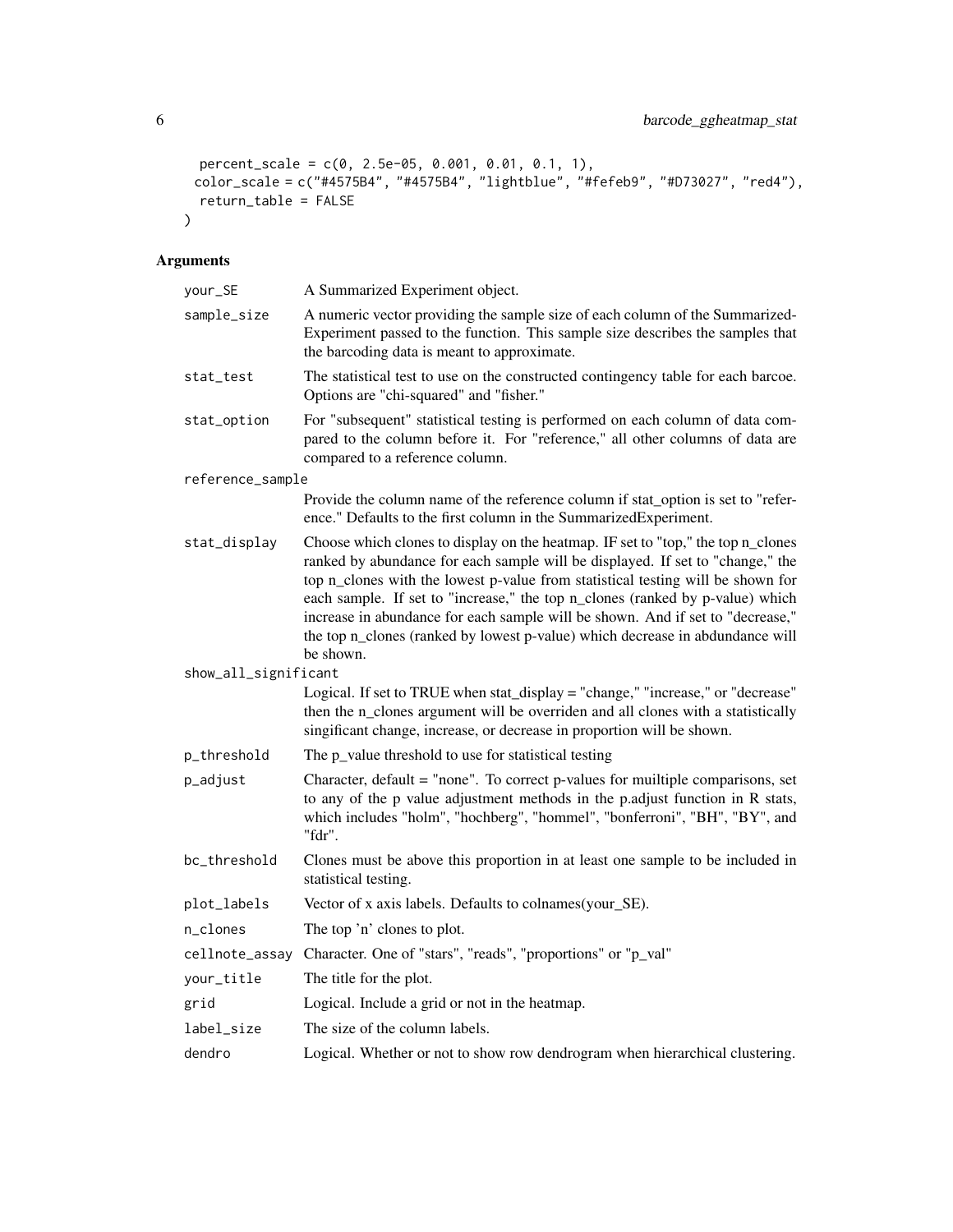<span id="page-6-0"></span>

| cellnote_size   | The numerical size of the cell note labels.                                                                                                                                                                                                                                                                                   |  |
|-----------------|-------------------------------------------------------------------------------------------------------------------------------------------------------------------------------------------------------------------------------------------------------------------------------------------------------------------------------|--|
| distance method | Character. Use summary (proxy::pr_DB) to see all possible options for distance<br>metrics in clustering.                                                                                                                                                                                                                      |  |
| minkowski_power |                                                                                                                                                                                                                                                                                                                               |  |
|                 | The power of the Minkowski distance (if minkowski is the distance method<br>used).                                                                                                                                                                                                                                            |  |
|                 | hclust_linkage Character. One of "ward.D", "ward.D2", "single", "complete", "average" (=<br>UPGMA), "mcquitty" $(= WPGMA)$ , "median" $(= WPGMC)$ or "centroid" $(=$<br>UPGMC).                                                                                                                                               |  |
| row_order       | Character; "hierarchical" to perform hierarchical clustering on the output and<br>order in that manner, "emergence" to organize rows by order of presence in<br>data (from left to right), or a character vector of rows within the summarized<br>experiment to plot.                                                         |  |
| clusters        | How many clusters to cut hierarchical tree into for display when row_order is<br>"hierarchical".                                                                                                                                                                                                                              |  |
| percent_scale   | A numeric vector through which to spread the color scale (values inclusive from<br>0 to 1). Must be same length as color_scale.                                                                                                                                                                                               |  |
| color_scale     | A character vector which indicates the colors of the color scale. Must be same<br>length as percent_scale.                                                                                                                                                                                                                    |  |
| return_table    | Logical. Whether or not to return table of barcode sequences with their log<br>abundance in the 'value' column and cellnote (* indicating statistical signficant<br>change, for example) for each sample instead of displaying a plot. Note, for<br>more in-depth statistical analysis, use the "barcode_stat_test' function. |  |

Displays a heatmap in the current plot window. Or if return\_table is set to TRUE, returns a dataframe of the barcode sequences, log abundances, and cellnote for each sample.

### Examples

```
data(wu_subset)
barcode_ggheatmap_stat(
    your_SE = wu_subset[, 1:4], sample_size = rep(5000, 4),stat_test = "chi-squared", stat_option = "subsequent",
    p_{\text{threshold}} = 0.05, n_clones = 10,
    cellnote_assay = "stars", bc_threshold = 0.005
)
```
barcode\_stat\_test *Barcode Statistical Test*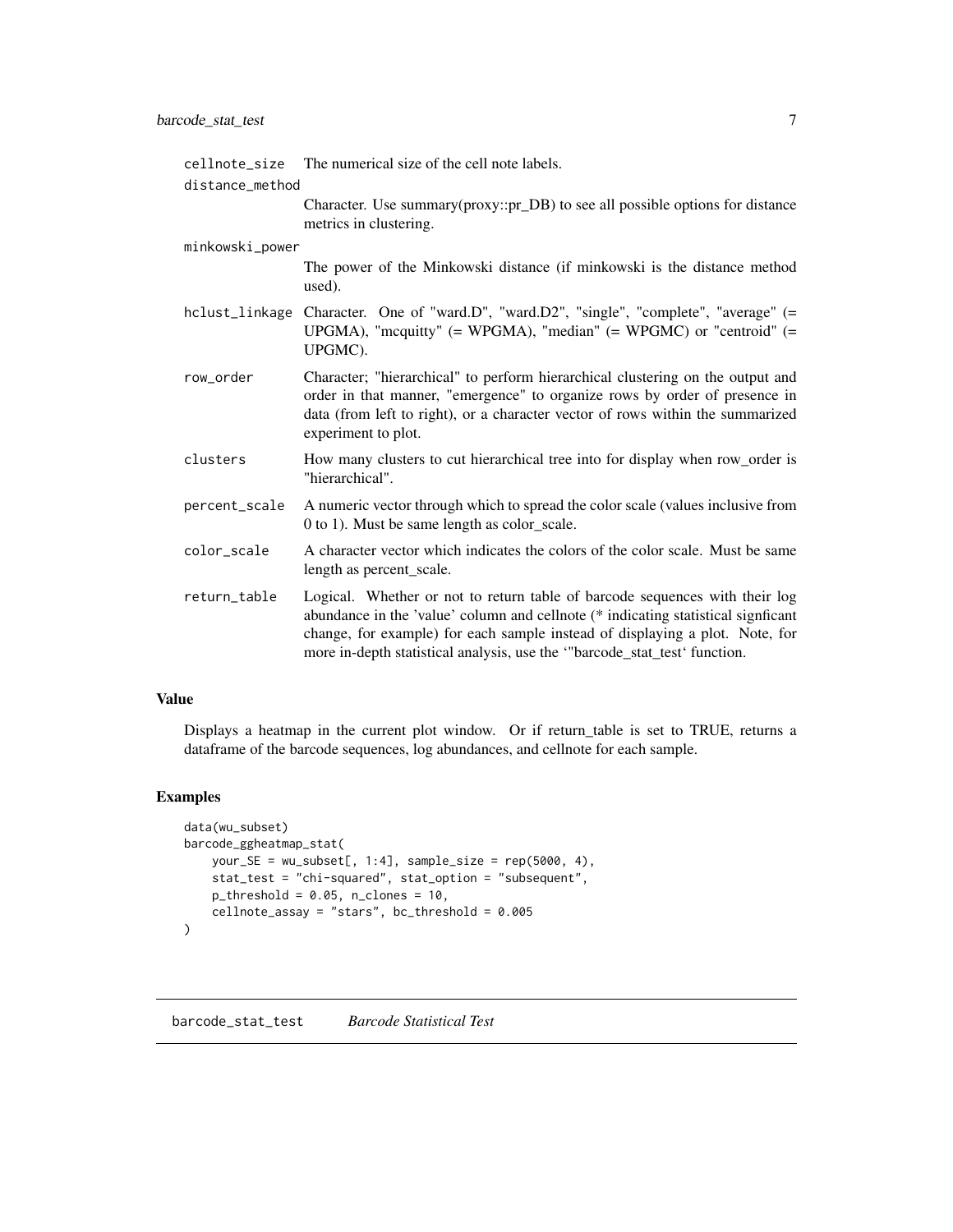### Description

Carries out a specific instance of statistical testing relevant to clonal tracking experiments. For longitudinal observations (of barcode abundances) in the provided SE object, use a Chi-squared or Fisher exact test whether each barcode proportion has changed between samples.

Each column in the provided SE will be "tested" against the reference sample. If the 'stat\_option' argument is set to its default of "subsequent" then each sample will be compared to the sample before it. If this argument is set to "reference" the reference sample column name must be provided and each column will be tested against that reference sample.

### Usage

```
barcode_stat_test(
 your_SE,
  sample_size,
  stat_test = "chi-squared",
  stat_option = "subsequent",
  reference_sample = NULL,
  p_adjust = "none",
  bc_{th}reshold = 0
)
```

| your_SE          | A Summarized Experiment object containing clonal tracking data as created by<br>the barcodetrackR 'create_SE' function.                                                                                                                                                                                                                      |  |
|------------------|----------------------------------------------------------------------------------------------------------------------------------------------------------------------------------------------------------------------------------------------------------------------------------------------------------------------------------------------|--|
| sample_size      | A numeric vector providing the sample size of each column of the Summarized-<br>Experiment passed to the function. This sample size describes the samples that<br>the barcoding data is meant to approximate, for example the number of cells<br>barcodes were extracted from.                                                               |  |
| stat_test        | The statistical test to use on the constructed contingency table for each barcode.<br>Options are "chi-squared" and "fisher."<br>For information, see [chisq.test](https://www.rdocumentation.org/packages/stats/versions/3.6.2/topics/chi<br>[fisher.test](https://www.rdocumentation.org/packages/stats/versions/3.6.2/topics/fisher.test) |  |
| stat_option      | For "subsequent" statistical testing is performed on each column of data com-<br>pared to the column before it. For "reference," all other columns of data are<br>compared to a reference column specified in the 'reference_sample' arguument.                                                                                              |  |
| reference_sample |                                                                                                                                                                                                                                                                                                                                              |  |
|                  | Provide the column name of the reference column if stat_option is set to "refer-<br>ence." Defaults to the first column in the SummarizedExperiment.                                                                                                                                                                                         |  |
| p_adjust         | Character, default = "none". To correct p-values for multiple comparisons, set<br>to any of the p value adjustment methods in the p.adjust function in R stats,<br>which includes "holm", "hochberg", "hommel", "bonferroni", "BH", "BY", and<br>"fdr".                                                                                      |  |
| bc_threshold     | Clones must be above this proportion in at least one sample to be included in<br>statistical testing. Default is 0. Use this to ignore low-abundance clones which<br>are more likely to be noise or artifact.                                                                                                                                |  |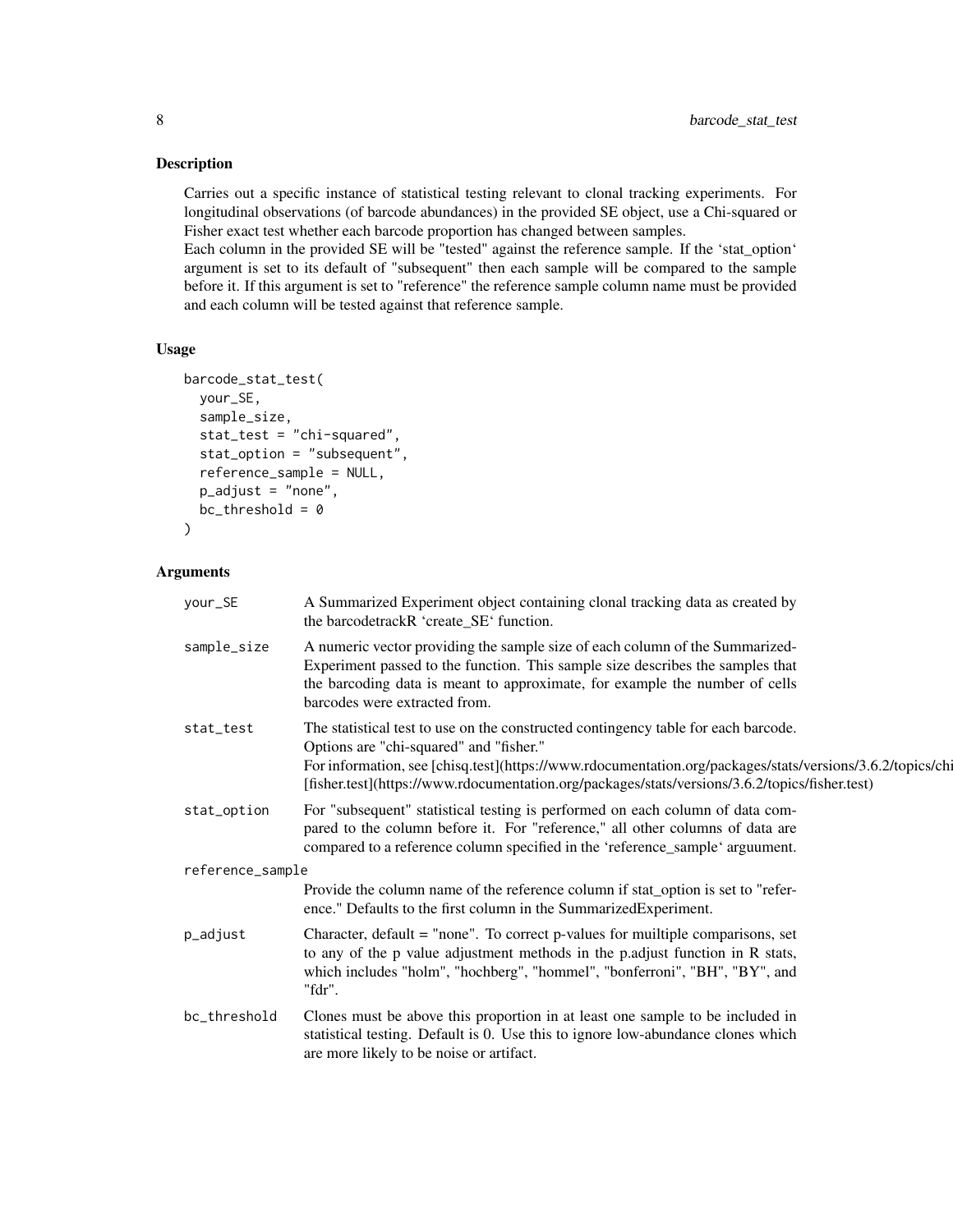<span id="page-8-0"></span>Returns a list of 3 dataframes containing the following information for each observation (or barcode) which passed the provided bc\_threshold:

[["FC"]], Fold Change of barcode abundance for each sample relative to the previous sample or to the specified reference sample. Please note that for maximal user control over results, the FC dataframe will contain 0 for barcodes where the test sample has an abundance of 0, Inf for barcodes where the reference sample had an abundance of 0 and NaN for a barcode where both the test and reference sample have an abundance of 0;

[["log\_FC"]], same as previous but the log Fold Change. Please note that again for maximal user control, the log\_FC dataframe will contain NaN values when the FC was Nan, -Inf values when the FC was 0, and Inf values when the FC was Inf;

[["p\_val"]], the p-value returned from either the Chi-squared or Fisher exact test indicating whether each barcode changed in proportion between the test sample and the reference sample. Please note that the p value will be NaN if both abundances are 0, otherwise a p-value will be assigned.

Also, note that one column of each resulting dataframe will contain all NAs - in the case where the 'stat\_option' argument is set to "subsequent" then this will be the first sample since there is no subsequent sample to compare to. In the case where the 'stat\_option' argument is set to "reference" then the reference sample will contain NAs.

### Examples

```
data(wu_subset)
barcode_stat_test(
    your_SE = wu\_subsetf, 1:4], sample_size = rep(5000, 4),
    stat_test = "chi-squared", stat_option = "subsequent",
    bc_{th}reshold = 0.0001
\lambda
```
bias\_histogram *Bias histogram*

#### Description

Given a summarized experiment, gives histogram of log biases for 2 cell types. Each stacked bar in the histogram represents a clone binned by log bias defined as the log2 of the percentage abundance in the sample specified in "bias\_1" divided by the percentage abundance in "bias\_2."

```
bias_histogram(
  your_SE,
  split_bias_on,
  bias_1,
  bias_2,
  split_bias_over,
  bias_over = NULL,
  remove_unique = FALSE,
```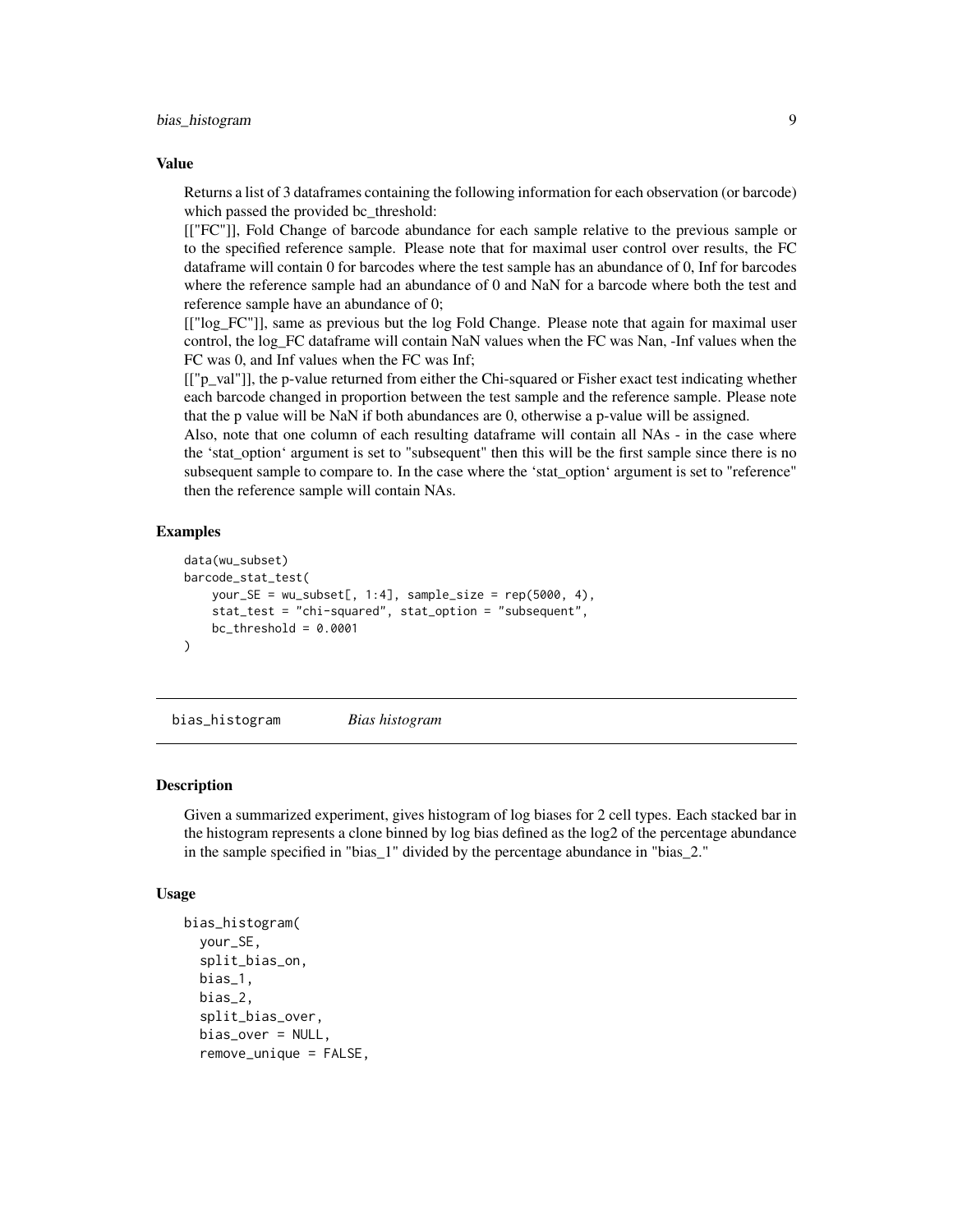```
breaks = c(10, 2, 1, 0.5),
 text_size = 10,linesize = 0.4,
 ncols = 1,
 scale_all_y = TRUE,
 return_table = FALSE
)
```

| your_SE         | Your SummarizedExperiment of barcode data and associated metadata                                                                                                                                                                                                    |
|-----------------|----------------------------------------------------------------------------------------------------------------------------------------------------------------------------------------------------------------------------------------------------------------------|
| split_bias_on   | The column in 'colData(your_SE)' from which 'bias_1' and 'bias_2' will be<br>chosen                                                                                                                                                                                  |
| bias_1          | The first cell type (or other factor) to be compared. Must be a possible value of<br>the split_bias_on column of your metadata. Will be on the RIGHT side of the<br>histogram.                                                                                       |
| bias_2          | The second cell type (or other factor) to be compared. Must be a possible value<br>of the split_bias_on column of your metadata. Will be on the LEFT side of the<br>ridge plot                                                                                       |
| split_bias_over |                                                                                                                                                                                                                                                                      |
|                 | The column in 'colData(your_SE)' that you wish to observe the bias split for.<br>The output will contain a faceted plot: one facet for each value of 'split_bias_over'<br>comparing the samples matching 'bias_1' and 'bias_2' from the 'split_bias_on'<br>argument. |
| bias_over       | Choice(s) from the column designated in 'split_bias_over' that will be used for<br>plotting. Defaults to all.                                                                                                                                                        |
| remove_unique   | If set to true, only clones present in both samples will be considered.                                                                                                                                                                                              |
| breaks          | Numeric. The breaks specified for bins on the x-axis (how biased the clones are<br>towards one factor or the other).                                                                                                                                                 |
| text_size       | The size of the text in the plot.                                                                                                                                                                                                                                    |
| linesize        | The linewidth of the stacked bars which represent individual barcodes                                                                                                                                                                                                |
| ncols           | Numeric. Number of columns to plot on using plot_grid from cowplot.                                                                                                                                                                                                  |
| scale_all_y     | Logical. Whether or not to plot all plots on the same y axis limits.                                                                                                                                                                                                 |
| return_table    | Logical. If set to TRUE, instead of a plot, the function will return a list contain-<br>ing a dataframe for each sample-sample log bias combination containing each<br>barcode sequence and its bias between the samples.                                            |

### Value

Histogram of log bias for two factors faceted over another set of factors. Or, if return\_table is set to TRUE, a list of dataframes containing the log bias data for each bias comparison passed to the function.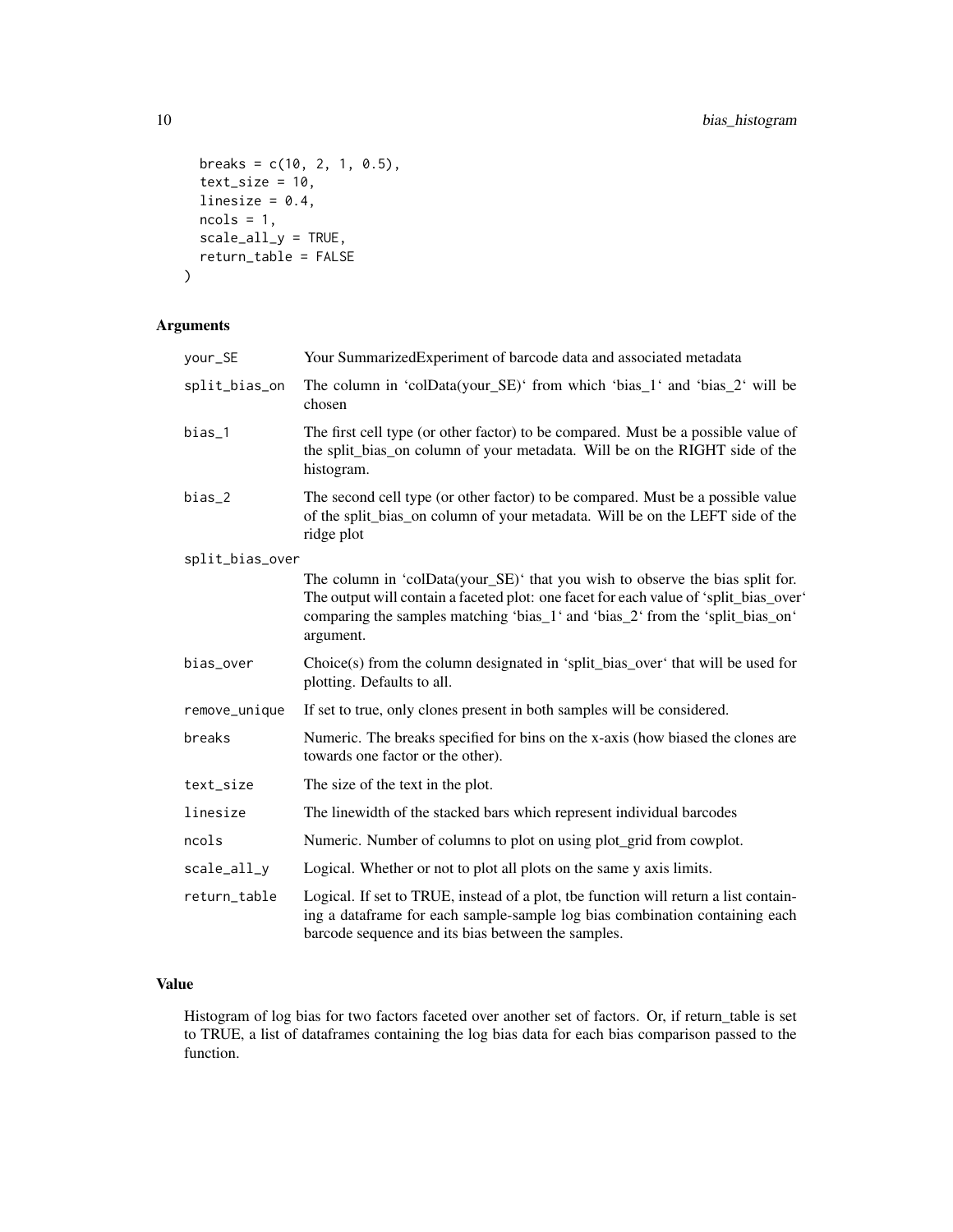### <span id="page-10-0"></span>bias\_lineplot 11

### Examples

```
data(wu_subset)
bias_histogram(
    your_SE = wu_subset, split_bias_on = "celltype",
    bias_1 = "B", bias_2 = "T",split_bias_over = "months", ncols = 2
\mathcal{L}
```
bias\_lineplot *Bias line plot*

### Description

Given a summarized experiment and a specified factor to compare bias between "split\_bias\_on", shows the value of that bias plotted against another specified factor "split\_bias\_over" where each clone is represented by a line shaded by its overall abundance in the two samples being compared.

### Usage

```
bias_lineplot(
 your_SE,
  split_bias_on,
 bias_1,
 bias_2,
  split_bias_over,
 bias_over = NULL,
  remove_unique = FALSE,
  text_size = 16,
  keep_numeric = TRUE,
  return_table = FALSE
)
```

| your_SE         | Summarized Experiment of barcode data and associated metadata                                                                                                                  |
|-----------------|--------------------------------------------------------------------------------------------------------------------------------------------------------------------------------|
| split_bias_on   | The column of metadata corresponding to cell types (or other factor to be com-<br>pared.)                                                                                      |
| $bias_1$        | The first cell type (or other factor) to be compared. Must be a possible value of<br>the split_bias_on column of your metadata. Will be on the UPPER side of the<br>line plot  |
| bias_2          | The second cell type (or other factor) to be compared. Must be a possible value<br>of the split_bias_on column of your metadata. Will be on the LOWER side of<br>the line plot |
| split_bias_over |                                                                                                                                                                                |
|                 | The column of metadata to plot by. If numeric, y axis will be in increasing order.<br>If categorical, it will follow order of metadata.                                        |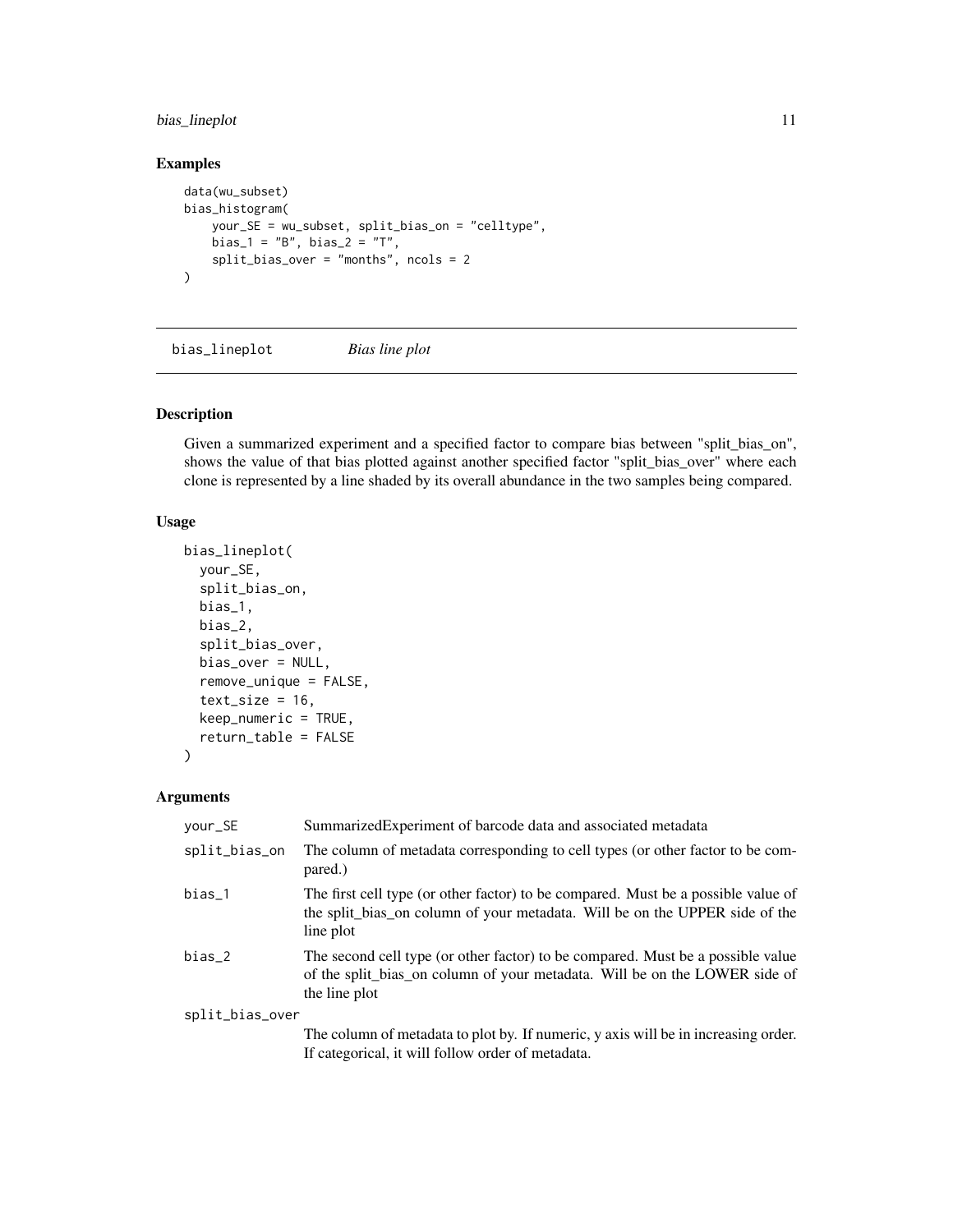<span id="page-11-0"></span>

| bias_over     | Choice(s) from the column designated in 'split_bias_over' that will be used for<br>plotting. Defaults to all.                                                                                                                                                                                                                                                         |
|---------------|-----------------------------------------------------------------------------------------------------------------------------------------------------------------------------------------------------------------------------------------------------------------------------------------------------------------------------------------------------------------------|
| remove_unique | Logical. If set to true, only clones present in both samples will be considered.                                                                                                                                                                                                                                                                                      |
| text_size     | Numeric. The size of the text in the plot.                                                                                                                                                                                                                                                                                                                            |
| keep_numeric  | Logical. Whether to keep the numeric spacing within split_bias_over or switch<br>to discrete x scale.                                                                                                                                                                                                                                                                 |
| return_table  | Logical. If set to TRUE, rather than returnign a plot, the function will return<br>a data frame containing for each barcode sequence and each point of compari-<br>son: the bias value, the added proportion between the two factors at that point<br>(cumul_sum), and the maximum cumul_sum (peak_abundance) of that barcode<br>sequence at any point of comparison. |

Bias line plot for two lineages over time. Or if return\_table is set to TRUE, a dataframe containing the bias values for each barcode sequence between the two samples at all points of comparison.

#### Examples

```
data(wu_subset)
bias_lineplot(
   your_SE = wu_subset, split_bias_on = "celltype",
   bias_1 = "B", bias_2 = "T", split\_bias_over = "months")
```
bias\_ridge\_plot *Bias Ridge plot*

#### Description

Given a summarized experiment and a specified factor to compare bias between, gives ridge plots which show the density of clones at each value of log bias where log bias is calculated as log((normalized abundance in sample  $1 + 1$ /(normalized abundance in sample  $2 + 1$ )). If the weighted option is set to TRUE, the density estimator will weight the estimation by the added proportion of the clone between the two samples.

```
bias_ridge_plot(
  your_SE,
  split_bias_on,
  bias_1,
  bias_2,
  split_bias_over,
  bias_over = NULL,
  remove_unique = FALSE,
  weighted = FALSE,
```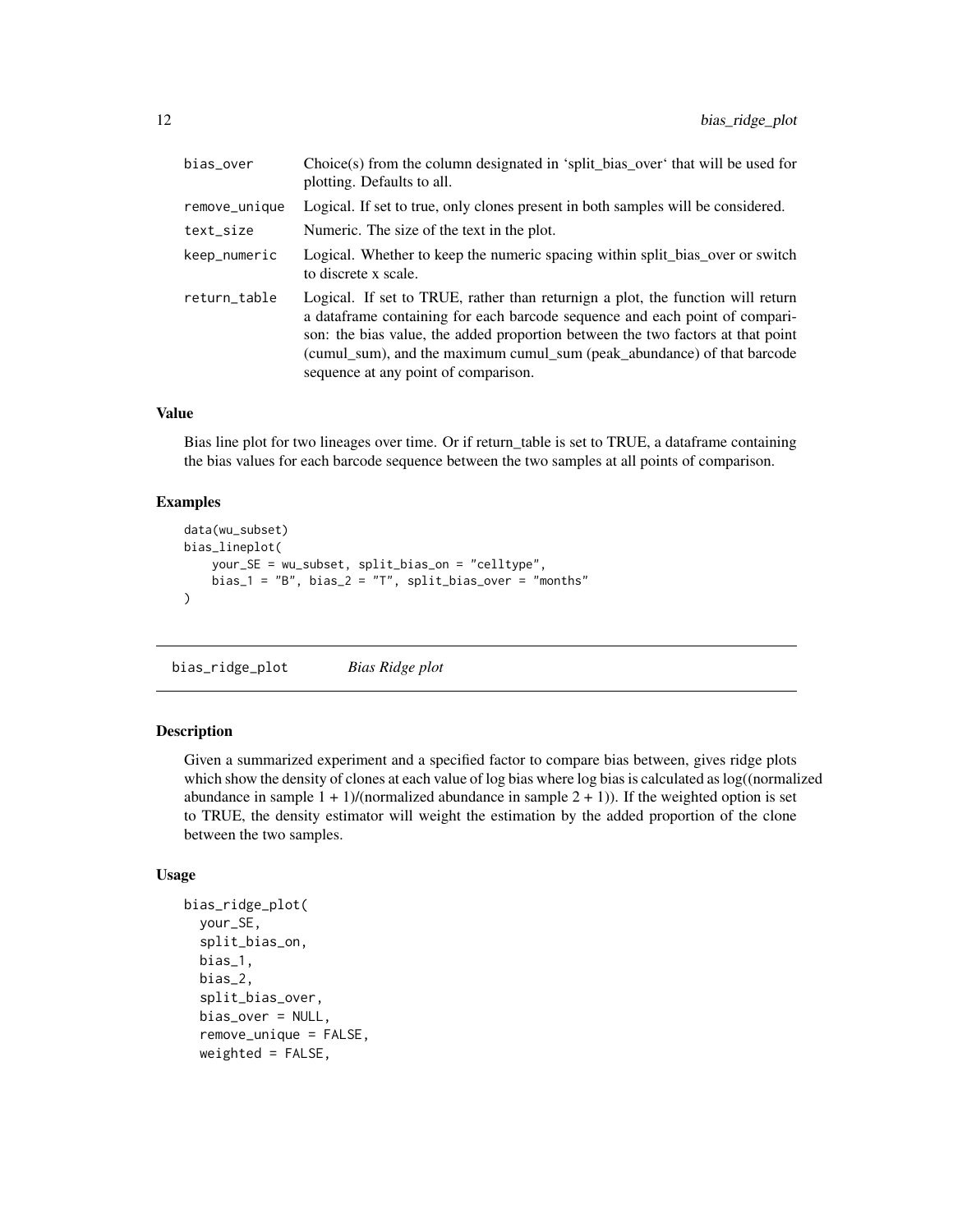```
text\_size = 16,
  add_dots = FALSE,
  return_table = FALSE
\mathcal{L}
```

| your_SE         | Your SummarizedExperiment of barcode data and associated metadata                                                                                                                                                                                                  |
|-----------------|--------------------------------------------------------------------------------------------------------------------------------------------------------------------------------------------------------------------------------------------------------------------|
| split_bias_on   | The column of metadata corresponding to cell types (or whatever factors you<br>want to compare the bias between).                                                                                                                                                  |
| $bias_1$        | The first cell type (or other factor) to be compared. Must be a possible value of<br>the split_bias_on column of your metadata. Will be on the RIGHT side of the<br>ridge plot                                                                                     |
| $bias_2$        | The second cell type (or other factor) to be compared. Must be a possible value<br>of the split_bias_on column of your metadata. Will be on the LEFT side of the<br>ridge plot                                                                                     |
| split_bias_over |                                                                                                                                                                                                                                                                    |
|                 | The column of metadata to plot by. If numeric, y axis will be in increasing order.<br>If categorical, it will follow order of metadata.                                                                                                                            |
| bias_over       | Choice(s) from the column designated in 'split_bias_over' that will be used for<br>plotting. Defaults to all.                                                                                                                                                      |
| remove_unique   | If set to true, only clones present in both samples will be considered.                                                                                                                                                                                            |
| weighted        | If true, the density estimation will be weighted by the overall contribution of<br>each barcode to the two samples being compared.                                                                                                                                 |
| text_size       | Numeric. The size of the text in the plot.                                                                                                                                                                                                                         |
| add_dots        | Logical. Whether or not to add dots underneath the density plots. Dot size is<br>proportion to the added proportion of the clone in the two samples.                                                                                                               |
| return_table    | Logical. If true, rather than returning a plot, the function will return a dataframe<br>containing the calculated bias and cumul_sum which contains the added propor-<br>tion between the two samples, for each barcode sequence across each sample<br>considered. |

### Value

Bias plot for two lineages over time. Or a dataframe containing the bias value and added proportion of each barcode if return\_table is set to TRUE.

### Examples

```
data(wu_subset)
bias_ridge_plot(
    your_SE = wu_subset, split_bias_on = "celltype",
   bias_1 = "B", bias_2 = "T", split_bias_over = "months",
    add_dots = TRUE
\mathcal{L}
```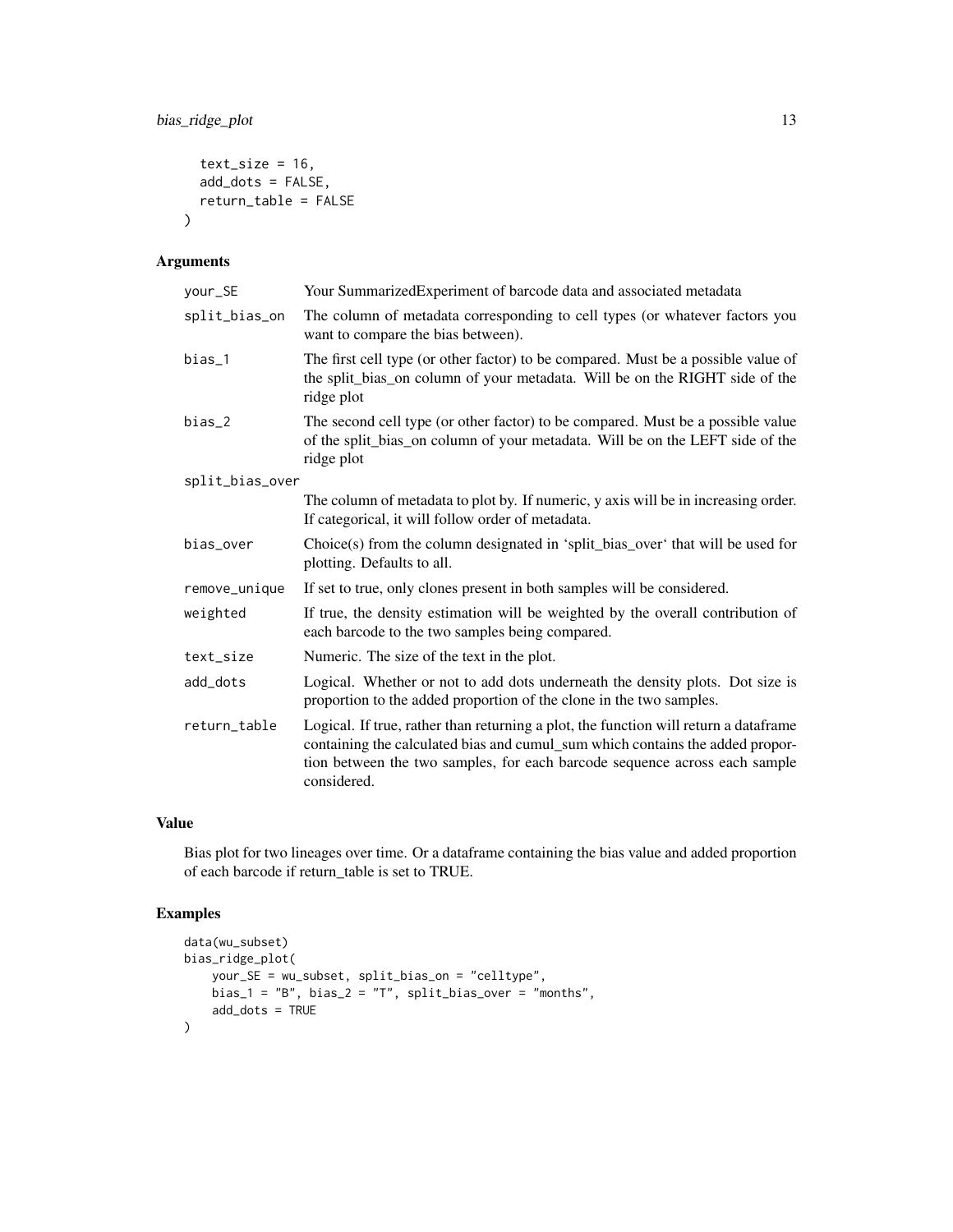<span id="page-13-0"></span>build\_index\_html *Build html*

#### Description

Build html for vignette to index.html in docs

### Usage

```
build_index_html(
  target = "vignettes/Introduction_to_barcodetrackR.Rmd",
  output = "index.html"
\mathcal{E}
```
### Arguments

| target | the vignette to build              |
|--------|------------------------------------|
| output | the target for the vignette output |

### Value

Writes the vignette to docs/index.html. Only for internal use (get outta here!).

|--|

### Description

Creates a chord diagram showing each cell type (or other factor) as a region around a circle and shared clones between these cell types as links between the regions. The space around the regions which is not connected to a chord indicates clones unique to that sample, not shared with other samples.

```
chord_diagram(
 your_SE,
  weighted = FALSE,
  plot_label = "SAMPLENAME",
  alpha = 1,
 your_title = NULL,
  text_size = 12,return_table = FALSE
)
```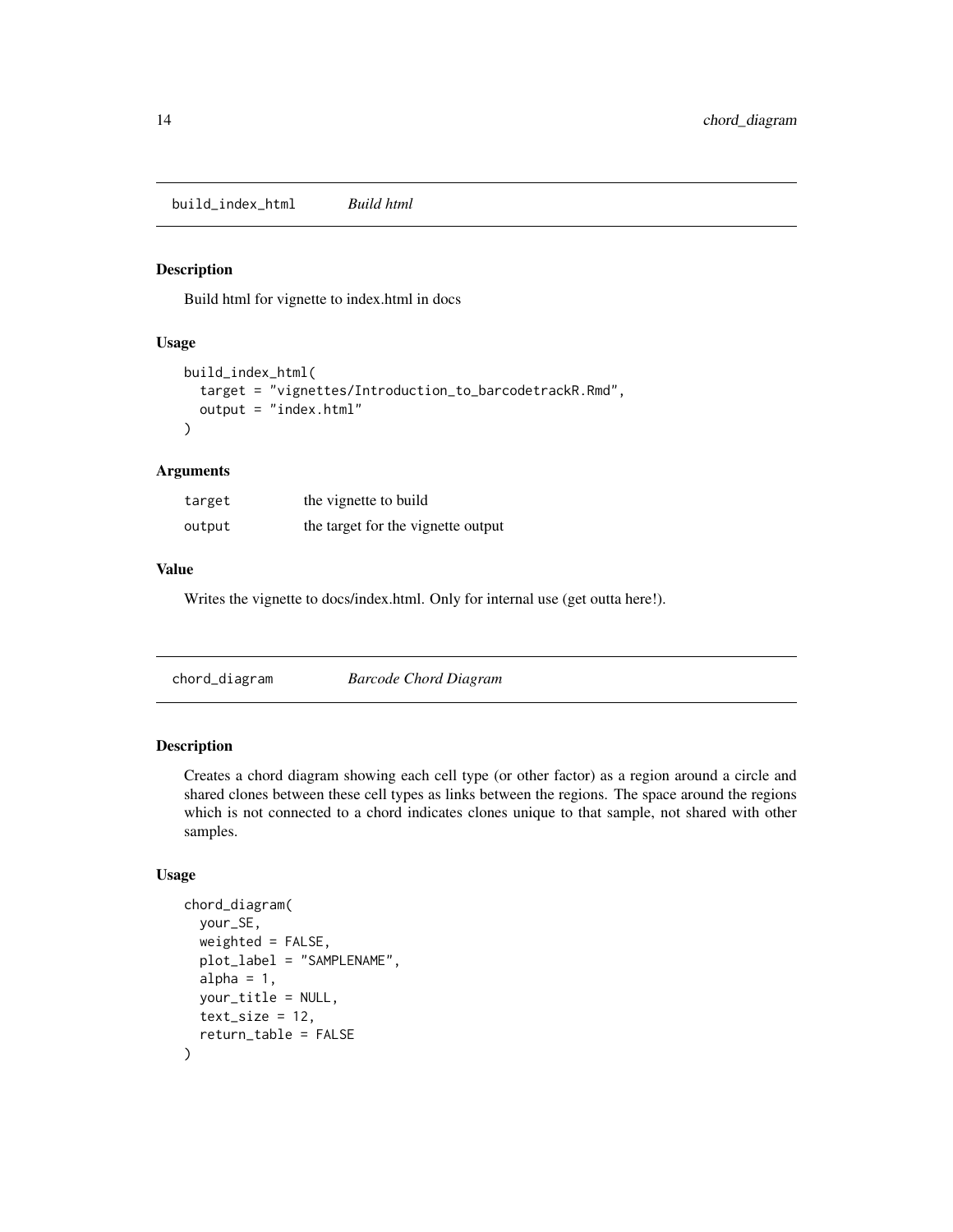<span id="page-14-0"></span>

| your_SE      | Summarized Experiment object containing clonal tracking data as created by the<br>barcodetrackR 'create_SE' function.                                                                                                                                                                                                                                                                                                                                                                                                                                                                                                                                            |
|--------------|------------------------------------------------------------------------------------------------------------------------------------------------------------------------------------------------------------------------------------------------------------------------------------------------------------------------------------------------------------------------------------------------------------------------------------------------------------------------------------------------------------------------------------------------------------------------------------------------------------------------------------------------------------------|
| weighted     | Logical. weighted $=$ F which is default will make links based on the number of<br>shared clones between the factors. Weighted = TRUE will make the link width<br>based on the clone's proportion in the samples.                                                                                                                                                                                                                                                                                                                                                                                                                                                |
| plot_label   | Character. Name of colData variable to use as labels for regions. Defaults to<br><b>SAMPLENAME</b>                                                                                                                                                                                                                                                                                                                                                                                                                                                                                                                                                               |
| alpha        | Numeric. Transparency of links. Default $= 1$ is opaque. 0 is completely translus-<br>cent                                                                                                                                                                                                                                                                                                                                                                                                                                                                                                                                                                       |
| your_title   | Character. The title for the plot.                                                                                                                                                                                                                                                                                                                                                                                                                                                                                                                                                                                                                               |
| text_size    | Numeric. Size of region labels                                                                                                                                                                                                                                                                                                                                                                                                                                                                                                                                                                                                                                   |
| return_table | Logical. If set to TRUE, in addition to plotting a chord diagram in the plot<br>window, the function will return a dataframe of the shared clonality used to<br>make the chord diagram. If Weighted is FALSE, the data frame will contain a<br>row for each set of clones and values of 1 or 0 indicating the samples which<br>share that set of clones, and a freq column which is the number of clones in that<br>set. If weighted is set to TRUE, each row will contain a set of clones and the<br>data will show the proportion that set of clones comprises in each sample. The<br>proportions of 0 indicate which samples do not share that set of clones. |

### Value

Displays a chord diagram in the current plot window depicting shared clonality between samples (regions) as chords or links between the regions. Or,

### Examples

```
data(wu_subset)
chord\_diagram(your\_SE = wu\_subsetE, c(4, 8, 12)], plot\_label = "celltype")
```
clonal\_contribution *Clonal contribution plot*

### Description

Bar or line plot of percentage contribution of the top clones from a selected sample or all clones across samples matching the specified filter within the SummarizedExperiment object. Usually used for tracking a cell lineage's top clones over time.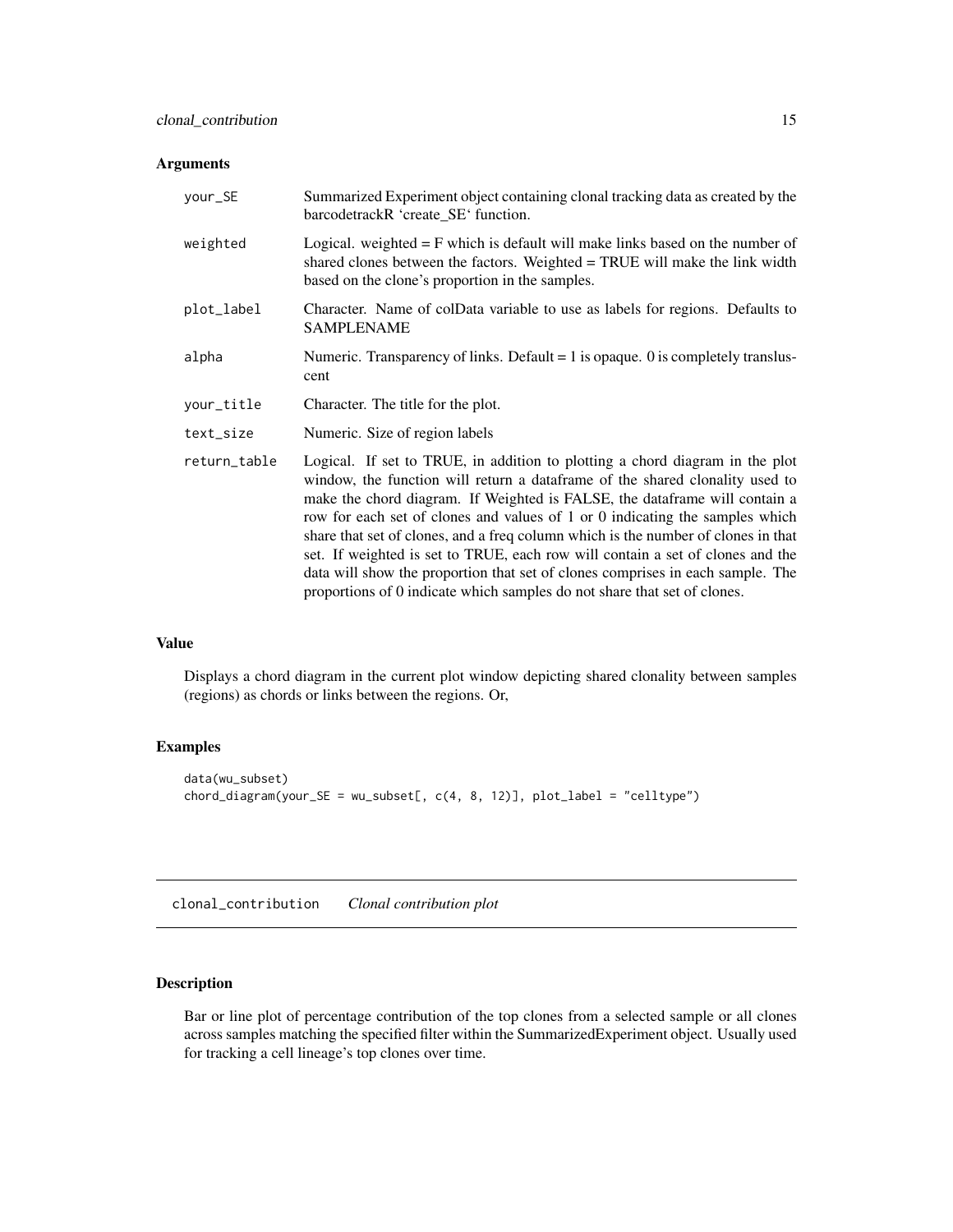### Usage

```
clonal_contribution(
 your_SE,
  SAMPLENAME_choice = NULL,
  filter_by,
  filter_selection,
 plot_over,
 plot_over_display_choices = NULL,
  clone_sequences = NULL,
 n<sup>-</sup>clones = 10,
 graph_type = "bar",
 keep_numeric = TRUE,
 plot_non_selected = TRUE,
 linesize = 0.2,
  text\_size = 15,
 your_title = "",
 y<sup>-</sup>limit = NULL,
 return_table = FALSE
)
```

| your_SE                   | A Summarized Experiment object.                                                                                                                                                                                          |  |
|---------------------------|--------------------------------------------------------------------------------------------------------------------------------------------------------------------------------------------------------------------------|--|
| SAMPLENAME_choice         |                                                                                                                                                                                                                          |  |
|                           | The identifying SAMPLENAME from which to obtain the top "n_clones" clones<br>to color. If NULL and clone_sequences is NULL, all clones will be shown as<br>gray.                                                         |  |
| filter_by                 | Name of metadata column to filter by e.g. Lineage                                                                                                                                                                        |  |
| filter_selection          |                                                                                                                                                                                                                          |  |
|                           | The value of the filter column to display e.g. "T" (within Lineage)                                                                                                                                                      |  |
| plot_over                 | The column of metadata that you want to be the x-axis of the plot. e.g. Month.<br>For numeric metadata, the x-axis will be ordered in ascending fashion. For<br>categorical metadata, the sample order will be followed. |  |
| plot_over_display_choices |                                                                                                                                                                                                                          |  |
|                           | Choice(s) from the column designated in plot_over that will be used for plotting.<br>Defaults to all.                                                                                                                    |  |
| clone_sequences           |                                                                                                                                                                                                                          |  |
|                           | The identifying rownames within your_SE for which to plot. SAMPLENAME_choice<br>should be set to NULL or not specified if clone_sequences is specified.                                                                  |  |
| n_clones                  | Numeric. Number of top clones from SAMPLENAME_choice that should be<br>assigned a unique color.                                                                                                                          |  |
| graph_type                | Choice of "bar" or "line" for how to display the clonal contribution data                                                                                                                                                |  |
| keep_numeric              | If plot_over is numeric, whether to space the x-axis appropriately according to<br>the numerical values.                                                                                                                 |  |
| plot_non_selected         |                                                                                                                                                                                                                          |  |
|                           | Plot clones NOT found within the top clones in SAMPLENAME_choice or the<br>specified clones passed to clone_sequences. These clones are colored gray. If                                                                 |  |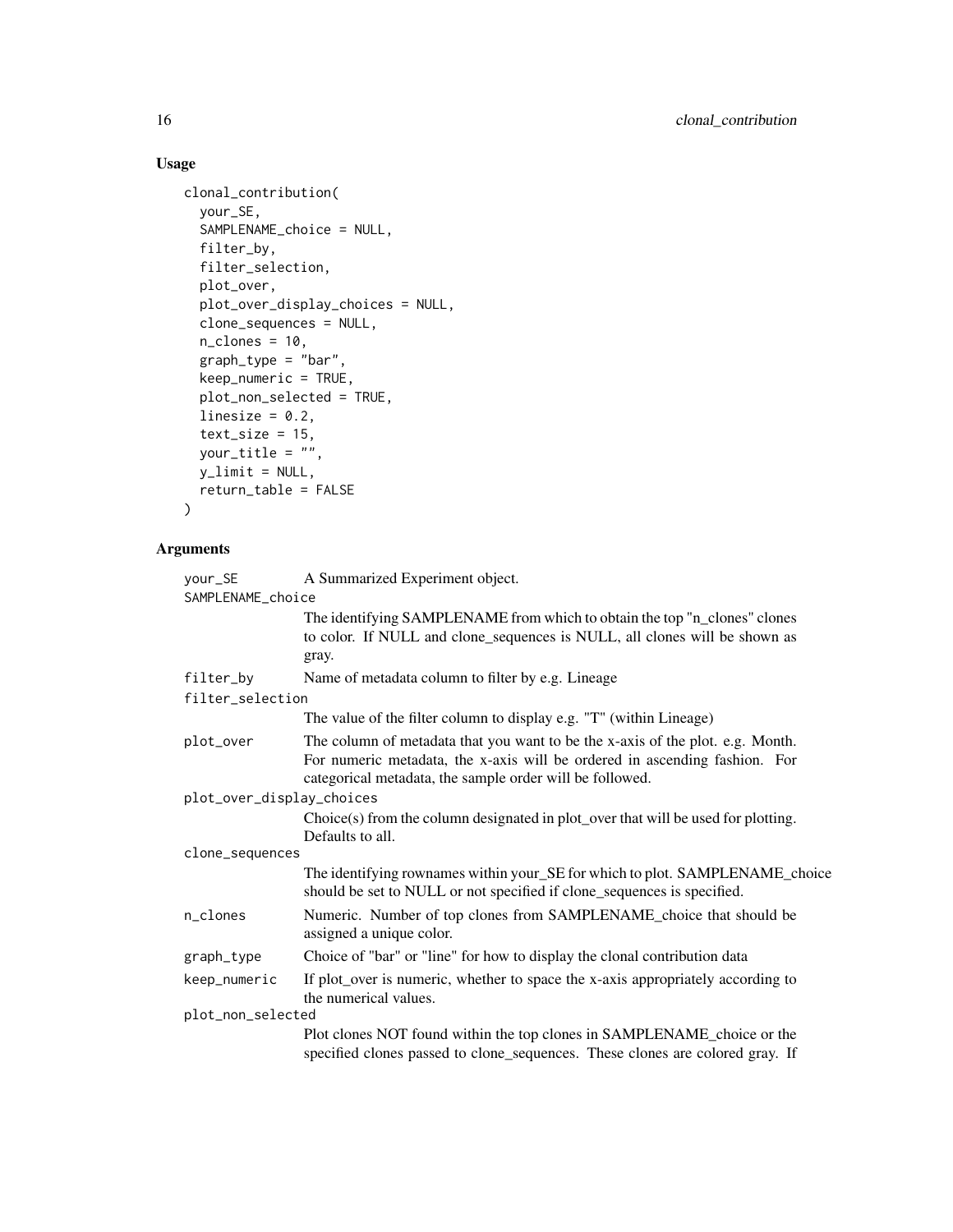<span id="page-16-0"></span>

|              | both SAMPLENAME choice and clone sequences are NULL, this argument<br>must be set to TRUE. Otherwise, there will be no data to show.                                                |
|--------------|-------------------------------------------------------------------------------------------------------------------------------------------------------------------------------------|
| linesize     | Numeric. Thickness of the lines.                                                                                                                                                    |
| text_size    | Numeric. Size of text in plot.                                                                                                                                                      |
| your_title   | Title string for your plot.                                                                                                                                                         |
| $v$ _limit   | Numeric. What the max value of the y scale should be for the "proportions"<br>assay.                                                                                                |
| return_table | Logical. If set to TRUE, the function will return a dataframe with each sequence<br>that is selected and its percentage contribution to each selected sample rather<br>than a plot. |

Displays a stacked area line or bar plot (made by ggplot2) of the samples' top clones. Or, if return\_table is set to TRUE, returns a dataframe of the percentage abundances in each sample.

### Examples

```
data(wu_subset)
clonal_contribution(
    your_SE = wu_subset, graph_type = "bar",
    SAMPLENAME_choice = "ZJ31_20m_T",
    filter_by = "celltype", filter_selection = "T",
   plot_over = "months", n_clones = 10
\mathcal{L}
```
clonal\_count *Clonal count plot*

### Description

A line plot that tracks the total number of clones or the cumulative number of clones from selected samples of the SummarizedExperiment object plotted over a specified variable.

```
clonal_count(
  your_SE,
  percent_{threshold} = 0,
 plot_over,
  plot_over_display_choices = NULL,
  keep_numeric = TRUE,
  group_by,
  group_by_choices = NULL,
  cumulative = FALSE,
  point_size = 3,
```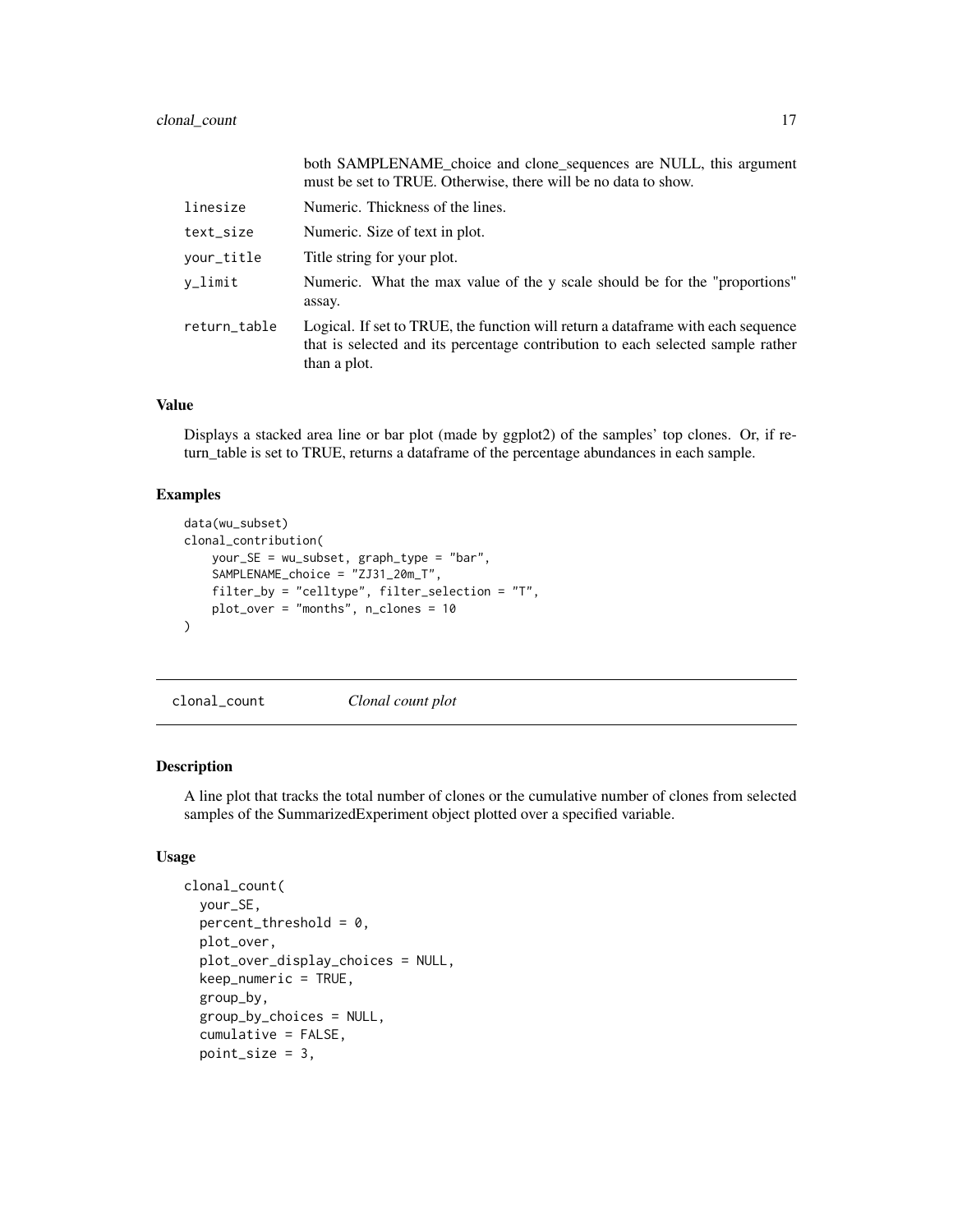```
line_size = 2,
 text_size = 12,your_title = NULL,
 return_table = FALSE
)
```

| your_SE                   | Summarized Experiment object containing clonal tracking data as created by the<br>barcodetrackR 'create_SE' function.                                  |  |
|---------------------------|--------------------------------------------------------------------------------------------------------------------------------------------------------|--|
| percent_threshold         |                                                                                                                                                        |  |
|                           | Numeric. The percent threshold for which to count barcodes as present or not<br>present. Set to 0 by default.                                          |  |
| plot_over                 | The column of metadata that you want to be the x-axis of the plot. e.g. timepoint                                                                      |  |
| plot_over_display_choices |                                                                                                                                                        |  |
|                           | Choice(s) from the column designated in plot_over that will be used for plotting.<br>Defaults to all if left as NULL.                                  |  |
| keep_numeric              | If plot_over is numeric, whether to space the x-axis appropriately according to<br>the numerical values.                                               |  |
| group_by                  | The column of metadata you want to group by e.g. cell_type.                                                                                            |  |
| group_by_choices          |                                                                                                                                                        |  |
|                           | Choice(s) from the column designated in group_by that will be used for plotting.<br>Defaults to all if left as NULL.                                   |  |
| cumulative                | Logical. If TRUE, will plot cumulative counts over the 'plot_over' argument<br>rather than unique counts per sample (the default, which is FALSE).     |  |
| point_size                | Numeric. Size of points.                                                                                                                               |  |
| line_size                 | Numeric. Size of lines.                                                                                                                                |  |
| text_size                 | Numeric. Size of text in plot.                                                                                                                         |  |
| your_title                | The title for the plot.                                                                                                                                |  |
| return_table              | Logical. If set to true, rather than returning a plot, the function will return the<br>clonal count or cumulative count of each sample in a dataframe. |  |

### Value

Outputs plot of a diversity measure tracked for groups over a factor. Or if return\_table is set to TRUE, a dataframe of the number of clones (or cumulative clones) for each sample.

### Examples

```
data(wu_subset)
clonal_count(your_SE = wu_subset, cumulative = FALSE, plot_over = "months", group_by = "celltype")
```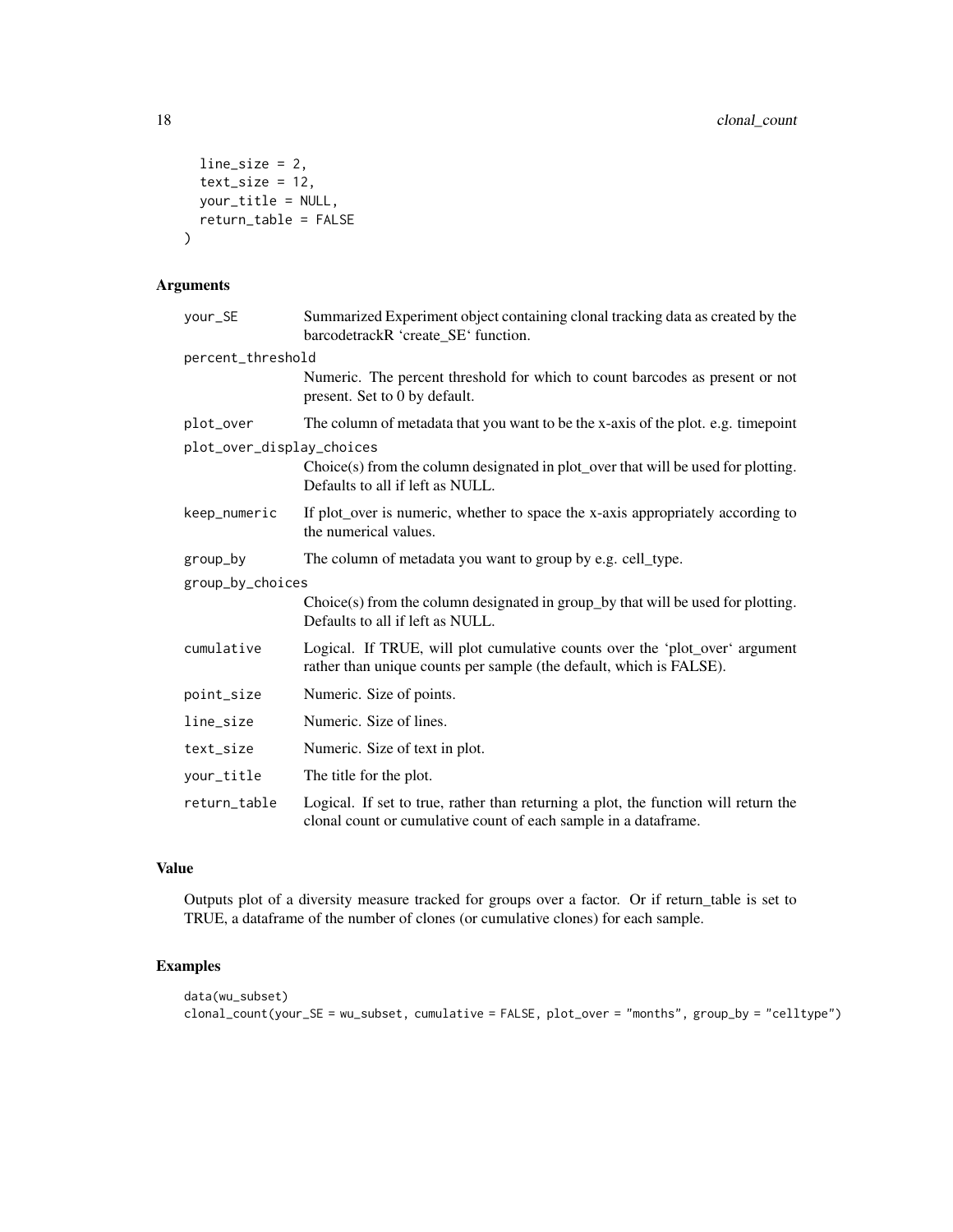### <span id="page-18-0"></span>Description

A line plot that tracks a diversity measure from selected samples of the SummarizedExperiment object plotted over a specified variable.

#### Usage

```
clonal_diversity(
 your_SE,
 plot_over,
 plot_over_display_choices = NULL,
  keep_numeric = TRUE,
  group_by,
  group_by_choices = NULL,
  index_type = "shannon",
  point_size = 3,
  line_size = 2,
  text_size = 12,
  your_title = NULL,
  return_table = FALSE
)
```

| your_SE                   | Summarized Experiment object containing clonal tracking data as created by the<br>barcodetrackR 'create_SE' function. |  |
|---------------------------|-----------------------------------------------------------------------------------------------------------------------|--|
| plot_over                 | The column of metadata that you want to be the x-axis of the plot. e.g. timepoint                                     |  |
| plot_over_display_choices |                                                                                                                       |  |
|                           | Choice(s) from the column designated in plot_over that will be used for plotting.<br>Defaults to all if left as NULL. |  |
| keep_numeric              | If plot_over is numeric, whether to space the x-axis appropriately according to<br>the numerical values.              |  |
| group_by                  | The column of metadata you want to group by e.g. cell_type                                                            |  |
| group_by_choices          |                                                                                                                       |  |
|                           | Choice(s) from the column designated in group_by that will be used for plotting.<br>Defaults to all if left as NULL.  |  |
| index_type                | Character. One of "shannon", "shannon_count", "simpson", or "invsimpson".                                             |  |
| point_size                | Numeric. Size of points.                                                                                              |  |
| line_size                 | Numeric. Size of lines.                                                                                               |  |
| text_size                 | Numeric. Size of text in plot.                                                                                        |  |
| your_title                | Character. The title for the plot.                                                                                    |  |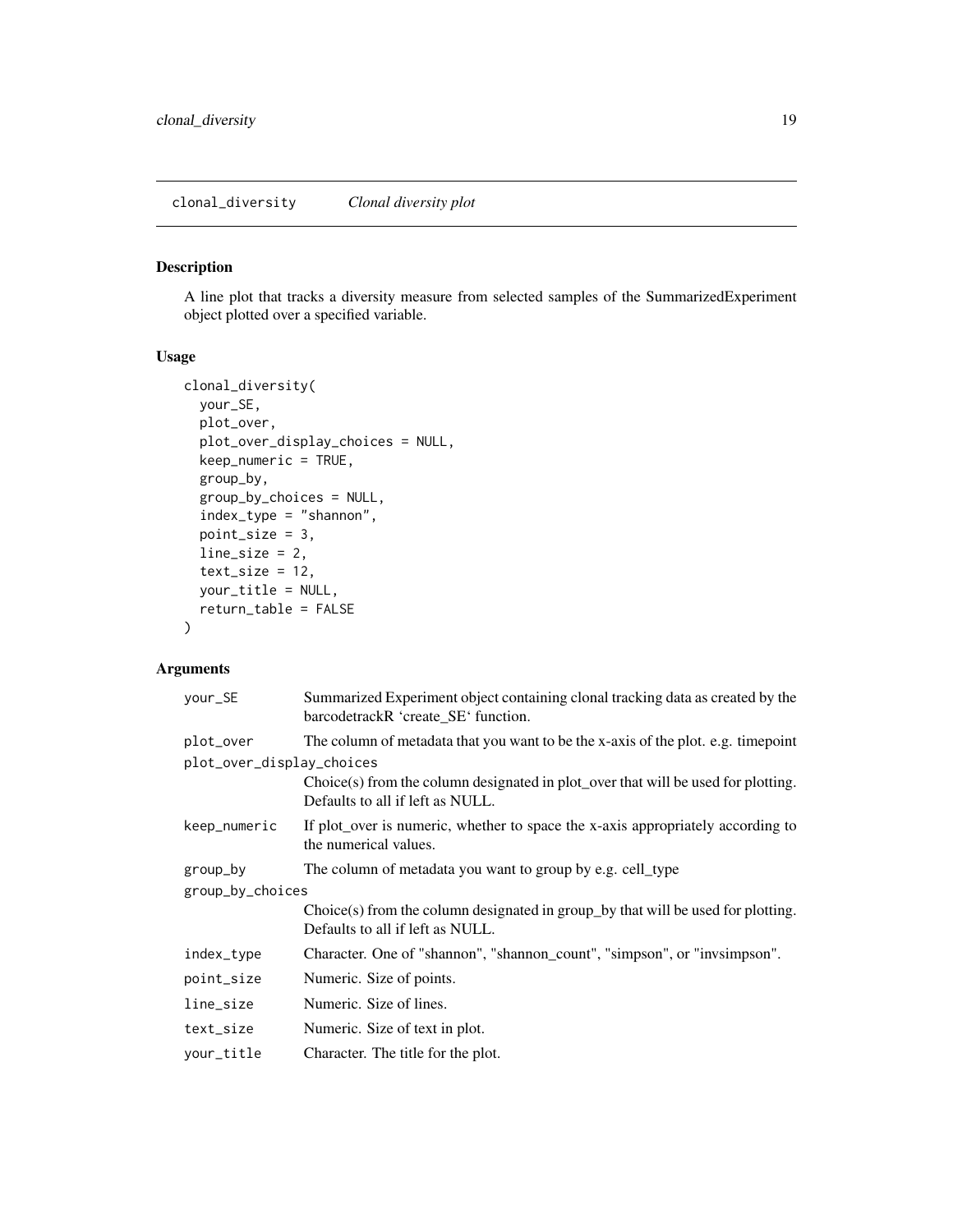```
return_table Logical. IF set to TRUE, rather than returning the plot of clonal diversity, the
                  function will return a dataframe containing the diversity index values for each
                  specified sample.
```
Outputs plot of a diversity measure tracked for groups over a factor. Or if return\_table is set to true, a dataframe will be returned instead.

### Examples

```
data(wu_subset)
clonal_diversity(
   your_SE = wu_subset, index_type = "shannon",
   plot_over = "months", group_by = "celltype"
)
```
cor\_plot *Correlation Plot*

#### Description

Plots the pairwise correlation between the specified assay of each sample-sample pair in the provided SummarizedExperiment.

### Usage

```
cor_plot(
 your_SE,
  assay = "proportions",
 plot_labels = colnames(your_SE),
 method_corr = "pearson",
 your_title = "",
  grid = TRUE,label\_size = 8,
 plot_type = "color",
  no_negatives = FALSE,
  return_table = FALSE,
  color_scale = "default",
  number\_size = 3,
 point_scale = 1
)
```

| your_SE | A Summarized Experiment object.                                                                 |
|---------|-------------------------------------------------------------------------------------------------|
| assay   | The choice of assay to use for the correlation calculation. Set to "proportions"<br>by default. |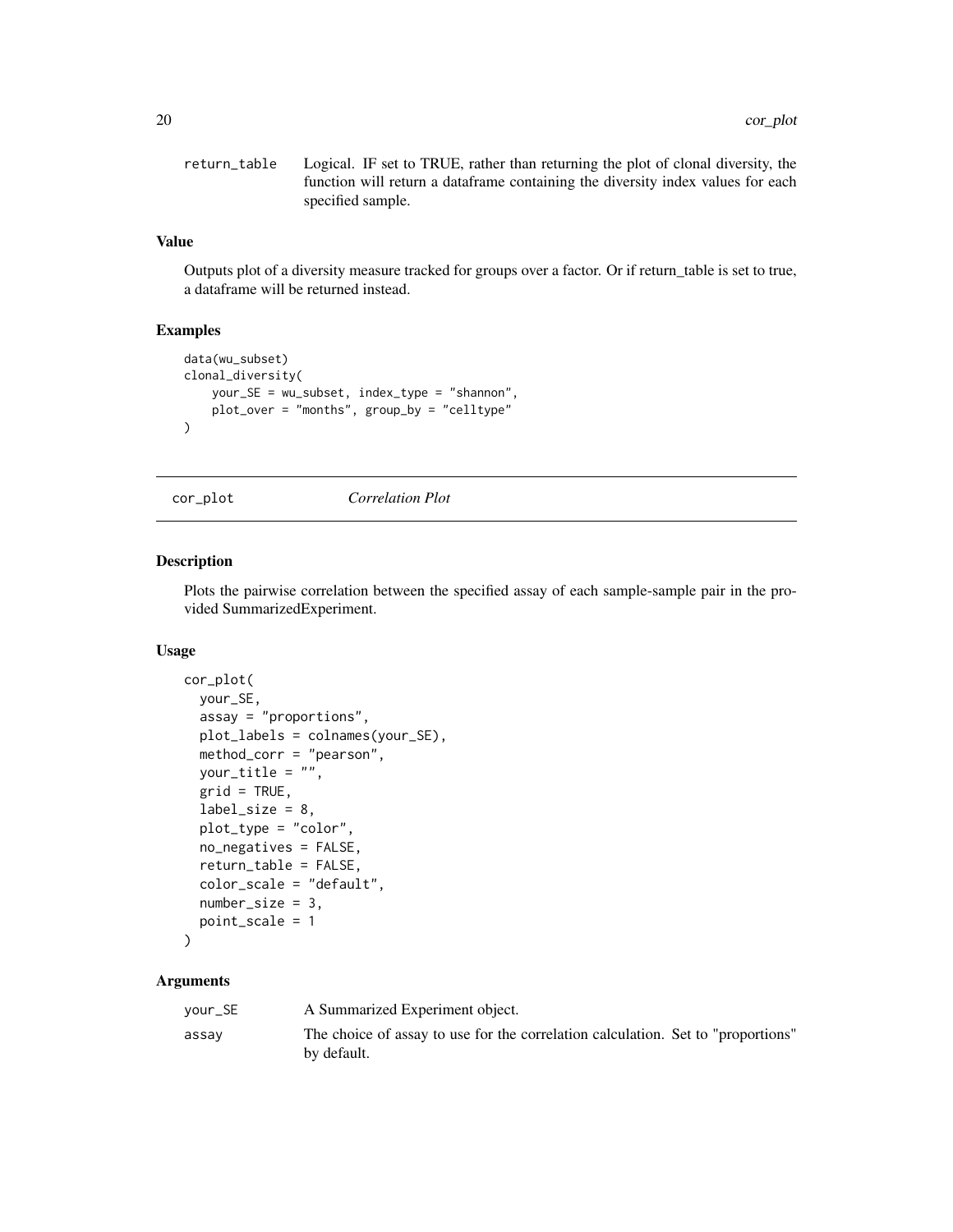#### <span id="page-20-0"></span> $\text{create\_SE}$  21

| plot_labels  | Vector of x axis labels. Defaults to colnames (your_SE).                                                                                                          |
|--------------|-------------------------------------------------------------------------------------------------------------------------------------------------------------------|
| method_corr  | Character. One of "pearson", "spearman", or "kendall".                                                                                                            |
| your_title   | Character. The title for the plot.                                                                                                                                |
| grid         | Logical. Include a grid or not in the correlation plot                                                                                                            |
| label_size   | Numeric. The size of the column labels.                                                                                                                           |
| plot_type    | Character. One of "color", "circle", or "number".                                                                                                                 |
| no_negatives | Logical. Whether to make negative correlations $= 0$ .                                                                                                            |
| return_table | Logical. Whether or not to return table of p-values, confidence intervals, and R<br>values instead of displaying a plot.                                          |
| color_scale  | Character. Either "default" or an odd-numbered color scale where the lowest<br>value will correspond to $-1$ , the median value to 0, and the highest value to 1. |
| number_size  | Numeric. Size of the text label when plot type is "number".                                                                                                       |
| point_scale  | Numeric. The size of the largest point if the plot_type is "circle"                                                                                               |

#### Value

Plots pairwise correlation plot for the samples in your\_SE.

### Examples

```
data(wu_subset)
cor_plot(your_SE = wu_subset, plot_type = "color")
# "
```
create\_SE *create\_SE*

### Description

Creates a SummarizedExperiment object from a data frame containing clonal tracking counts ('your\_data') with rows as observations and columns as samples, and the associated metadata ('meta\_data') with rows as samples and columns of information describing those samples.

```
create_SE(
  your_data = NULL,
  meta_data = NULL,
  threshold = 0,
  threshold_type = "relative",
  log\_base = exp(1),
  scale_factor = 1e+06
\mathcal{E}
```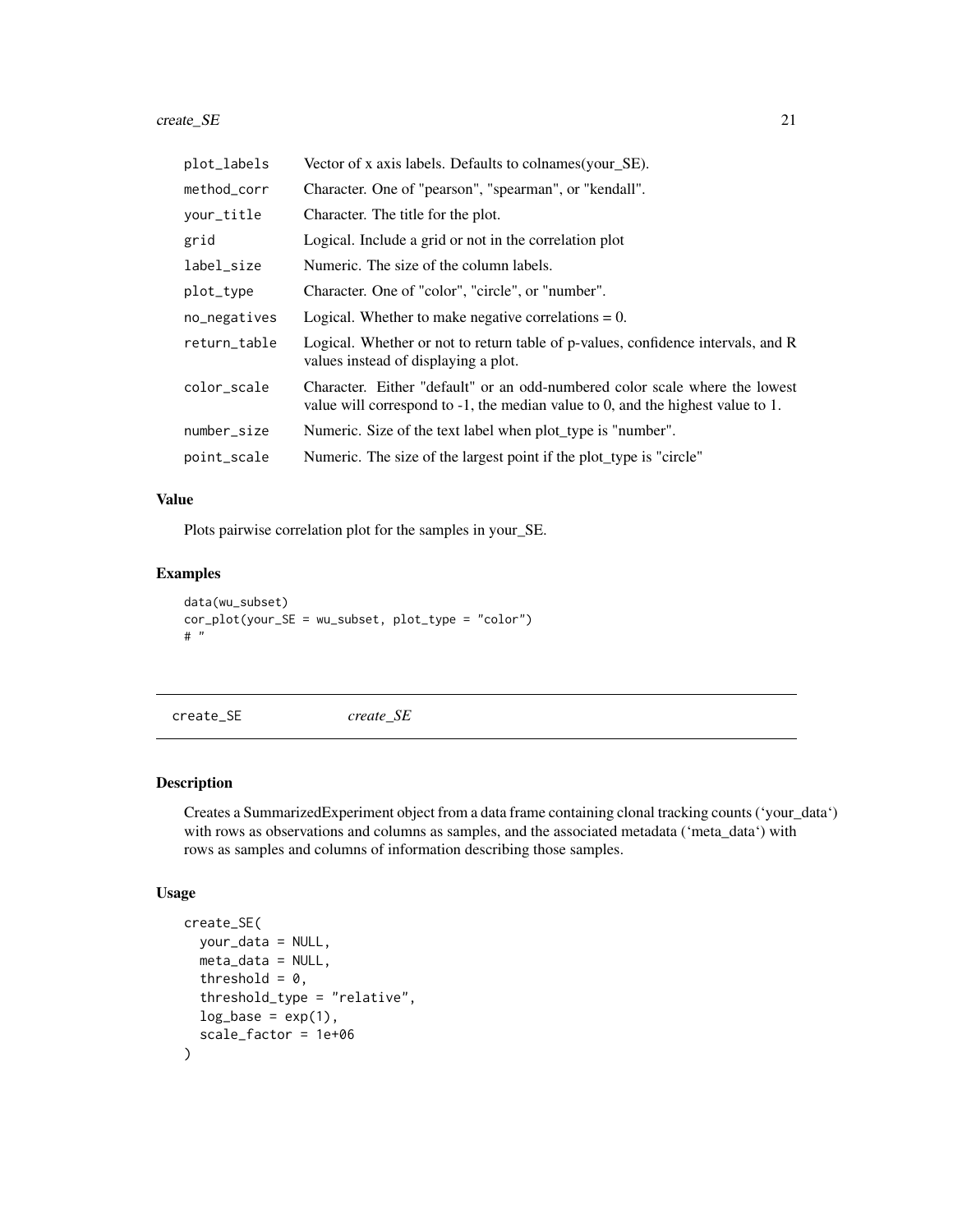<span id="page-21-0"></span>

| your_data      | A data frame. For clonal tracking data, this will be individual barcodes or lin-<br>eage tracing elements in rows and samples in columns.                                                                                                                                                                                                                                                              |
|----------------|--------------------------------------------------------------------------------------------------------------------------------------------------------------------------------------------------------------------------------------------------------------------------------------------------------------------------------------------------------------------------------------------------------|
| meta_data      | A data frame containing all meta-data. Must, at the very least, include a column<br>called "SAMPLENAME" that contains all of the colnames within the data frame<br>passed as 'your_data' and only those colnames.                                                                                                                                                                                      |
| threshold      | Numeric. The minimum threshold abundance for a barcode to be maintained in<br>the SE. If 'threshold_type' is relative, this parameter should be between 0 and<br>1. If 'threshold_type' is absolute, this parameter should be greater than 1.                                                                                                                                                          |
| threshold_type | Character. One of "relative" or "absolute" relative. If a relative threshold is spec-<br>ified, only those rows which have higher than 'threshold' proportion of reads<br>within at least one sample will be kept as non-zero. If an absolute threshold<br>is specified, only those rows which have an absolute read count higher than<br>'threshold' in at least one sample will be kept as non-zero. |
| log_base       | A numeric indicating which base to use when logging the normalized data                                                                                                                                                                                                                                                                                                                                |
| scale_factor   | A numeric indicating what scaling factor to use in normalization. For the default<br>value of 1 million, barcode proportions on a per sample basis will be multiplied<br>by 1 million before log+1 normalization.                                                                                                                                                                                      |

### Value

Returns a SummarizedExperiment holding your clonal tracking data and the associated metadata.

#### Examples

```
count_path <- system.file("extdata",
    "/WuC_etal_appdata/sample_data_ZJ31.txt",
   package = "barcodetrackR"
\lambdawu_dataframe <- read.delim(count_path, row.names = 1)
metadata_path <- system.file("extdata",
    "/WuC_etal_appdata/sample_metadata_ZJ31.txt",
   package = "barcodetrackR"
\lambdawu_metadata <- read.delim(metadata_path)
wu_SE <- create_SE(
   your_data = wu_dataframe, meta_data = wu_metadata,
   threshold = 0)
```
dist\_plot *Pairwise Distance Plot*

### Description

Plots the pairwise distances of the specified assay between each sample-sample pair in the provided SummarizedExperiment.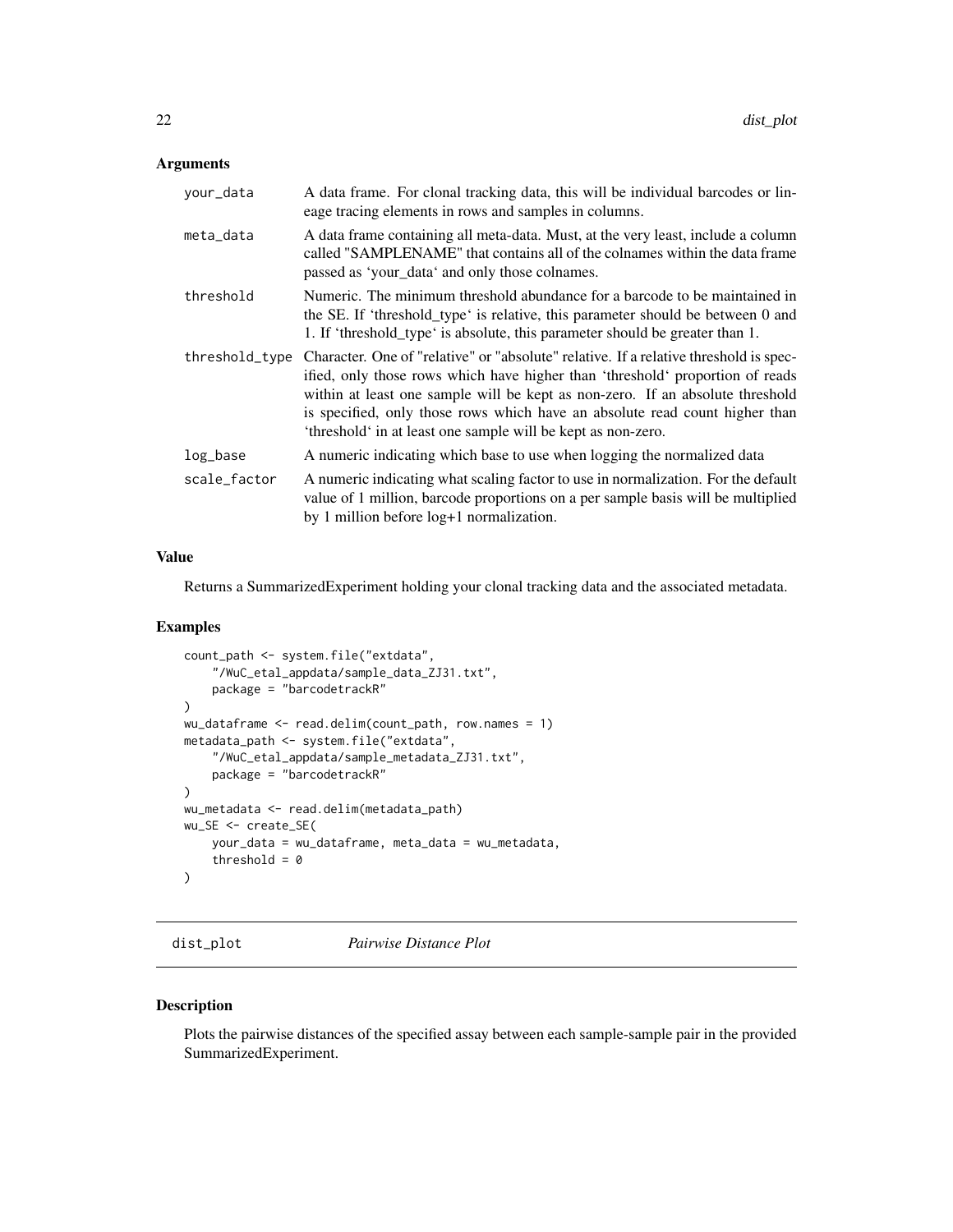#### dist\_plot 23

### Usage

```
dist_plot(
  your_SE,
  \overline{\text{assay}} = \text{"proportions",}plot_labels = colnames(your_SE),
  dist_method = "euclidean",
  cluster_tree = FALSE,
  your_title = "",
  grid = TRUE,label\_size = 10,plot_type = "color",
  no_negatives = FALSE,
  return_table = FALSE,
  color_pal = "Blues",
  number_size = 3,
  point_scale = 5,
  minkowski_p = 2\mathcal{L}
```

| your_SE      | A Summarized Experiment object.                                                                                                                                                                                                                                                                                                                                                                     |
|--------------|-----------------------------------------------------------------------------------------------------------------------------------------------------------------------------------------------------------------------------------------------------------------------------------------------------------------------------------------------------------------------------------------------------|
| assay        | The choice of assay to use for the correlation calculation. Set to "proportions"<br>by default.                                                                                                                                                                                                                                                                                                     |
| plot_labels  | Vector of x axis labels. Defaults to colnames (your_SE).                                                                                                                                                                                                                                                                                                                                            |
| dist_method  | Character. Distance OR similarity measure from the 'proxy' package. Full list of<br>distance and similarity measures can be found using 'summary(proxy::pr_DB)'.<br>Default is "euclidean". Distances will be calculated for distance measures, while<br>similarities will be calculated for similarity measures. Distance OR similarity<br>measure will be calculated using the 'assay' specified. |
| cluster_tree | Logical. Whether to cluster samples and plot a hierarchical tree calculated from<br>the distance or similarity measure used. Default is FALSE.                                                                                                                                                                                                                                                      |
| your_title   | Character. The title for the plot.                                                                                                                                                                                                                                                                                                                                                                  |
| grid         | Logical. Include a grid or not in the resulting plot.                                                                                                                                                                                                                                                                                                                                               |
| label_size   | Numeric. The size of the column labels.                                                                                                                                                                                                                                                                                                                                                             |
| plot_type    | Character. One of "color", "circle", or "number".                                                                                                                                                                                                                                                                                                                                                   |
| no_negatives | Logical. Whether to make negative correlations $= 0$ .                                                                                                                                                                                                                                                                                                                                              |
| return_table | Logical. Whether or not to return table of p-values, confidence intervals, and R<br>values instead of displaying a plot.                                                                                                                                                                                                                                                                            |
| color_pal    | Character. One of 'Reds', 'Purples', 'Oranges', 'Greys', 'Greens', or 'Blues'<br>that designates the brewer.pal color scale to use.                                                                                                                                                                                                                                                                 |
| number_size  | Numeric. size of the text label when plot_type is "number".                                                                                                                                                                                                                                                                                                                                         |
| point_scale  | Numeric. The size of the largest point if the plot_type is "circle".                                                                                                                                                                                                                                                                                                                                |
| minkowski_p  | Numeric. If 'Minkowski' is chosen, the 'p' used to calculate the Minkowski<br>distance.                                                                                                                                                                                                                                                                                                             |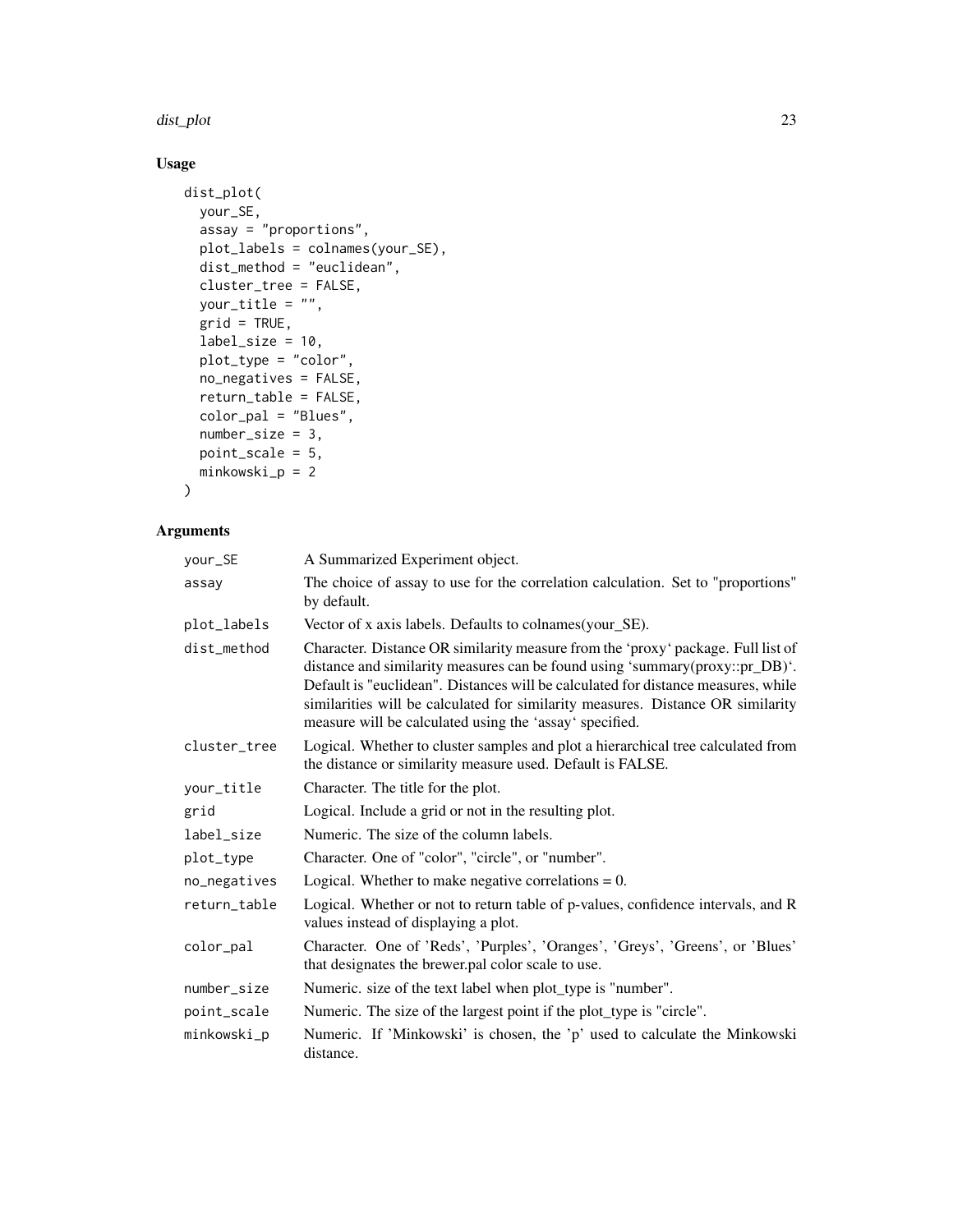Plots pairwise correlation plot for the samples in your\_SE.

### Examples

```
data(wu_subset)
dist_plot(your_SE = wu_subset, plot_type = "color")
# "
```
estimate\_barcode\_threshold

*Estimate Barcode Threshold*

#### Description

Estimates an appropriate minimum abundance threshold for reliably detected barcodes in a clonal tracking dataset.

For a specified capture efficiency C, the minimum clone size N that we can expect to detect with confidence level P is calculated from:  $P = 1 - (1 - C)^{\wedge}(N)^{T}$ 

The proportional abundance of a clonal tag of size N is  $'N / (T * F)'$ 

where T is the total population size of cells or genomes and F is the frequency or proportion of the total population which is labeled or genetically modified with the clonal tag.

The population size and proportion labeled must be determined experimentally. The capture efficiency should be estimated for a given clonal tracking technique by simulating the barcode retrieval process in silico and finding the capture efficiency which leads to a total # of detected barcodes matching the experimentally determined number. Adair et al '(PMID: 32355868)' performed this analysis for viral integration site analysis and DNA barcode sequencing and determined good estimates for the capture efficiencies of these two technologies to be 0.05 and 0.4 respectively.

```
estimate_barcode_threshold(
  capture_efficiency = NULL,
  population_size,
 proportion_labeled,
 confidence_level = 0.95,
  verbose = TRUE
)
```
<span id="page-23-0"></span>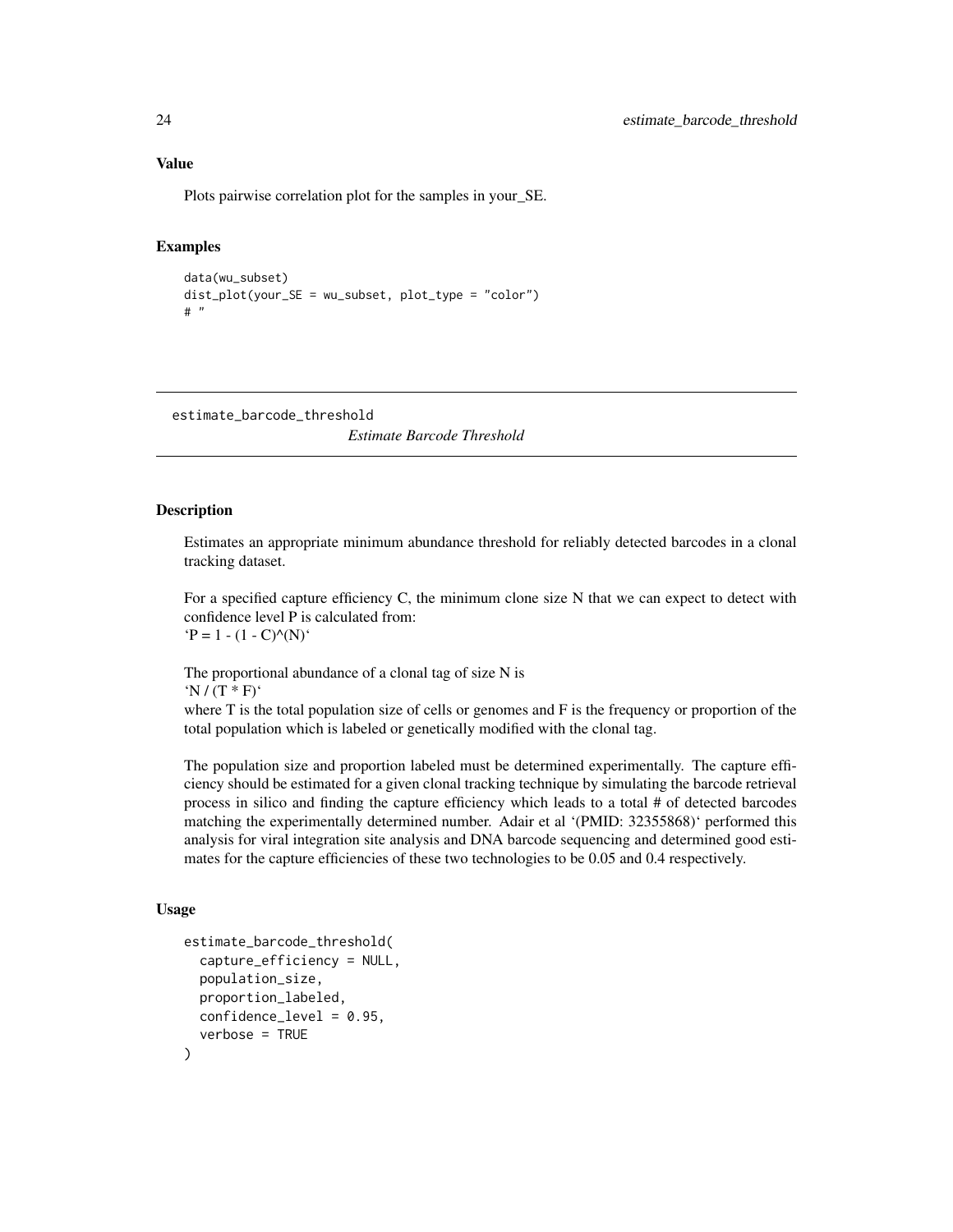<span id="page-24-0"></span>

|                  | capture_efficiency                                                                                                                                                                                                                                                                                                                                                                                              |  |  |
|------------------|-----------------------------------------------------------------------------------------------------------------------------------------------------------------------------------------------------------------------------------------------------------------------------------------------------------------------------------------------------------------------------------------------------------------|--|--|
|                  | Numeric. The capture efficiency of the clonal tracking method to detect a given<br>clone. Must be between 0 and 1. See the description for details on how to<br>estimate this value for a given experiment.                                                                                                                                                                                                     |  |  |
| population_size  |                                                                                                                                                                                                                                                                                                                                                                                                                 |  |  |
|                  | Numeric. The total number of cells/genomes within each sample analyzed in<br>the clonal tracking study. This is an experimentally determined value.                                                                                                                                                                                                                                                             |  |  |
|                  | proportion_labeled                                                                                                                                                                                                                                                                                                                                                                                              |  |  |
|                  | Numeric. The proportion of the 'population_size' which is genetically modified<br>or contains a clonal tracking index. This is an experimentally determined value.                                                                                                                                                                                                                                              |  |  |
| confidence_level |                                                                                                                                                                                                                                                                                                                                                                                                                 |  |  |
|                  | Numeric. The confidence level for estimatig the minimum abundance threshold.<br>Must be between 0 and 1. Default is 0.95 for 95 percent confidence that a clone<br>with proportion 'relative_threshold' will be detected. Increasing this parameter<br>closer to one will result in a more stringent abundance threshold and decreasing<br>this parameter will result in a more permissive abundance threshold. |  |  |
| verbose          | Logical. Whether to print the calculated threshold.                                                                                                                                                                                                                                                                                                                                                             |  |  |

#### Value

Returns a single numeric 'relative\_threshold' describing the proportional abundance above which clones can be considered reliable given the provided capture efficiency and labeled population size. Pass this value into the function 'threshold\_SE' to threshold an existing SummarizedExperiment object or the function 'create\_SE' to threshold a SummarizedExperiment object upon creation from dataframes of counts and metadata.

### Examples

```
estimate_barcode_threshold(
   capture_efficiency = 0.4,
   population_size = 500000,
   proportion_labeled = 0.3,
   confidence_level = 0.95,
   verbose = TRUE
)
```
get\_top\_clones *get\_top\_clones (helper function)*

### Description

Retrieves the sequence(s) (row-identifier(s)) of the top "n\_clones" within the specified sample from a SummarizedExperiment object.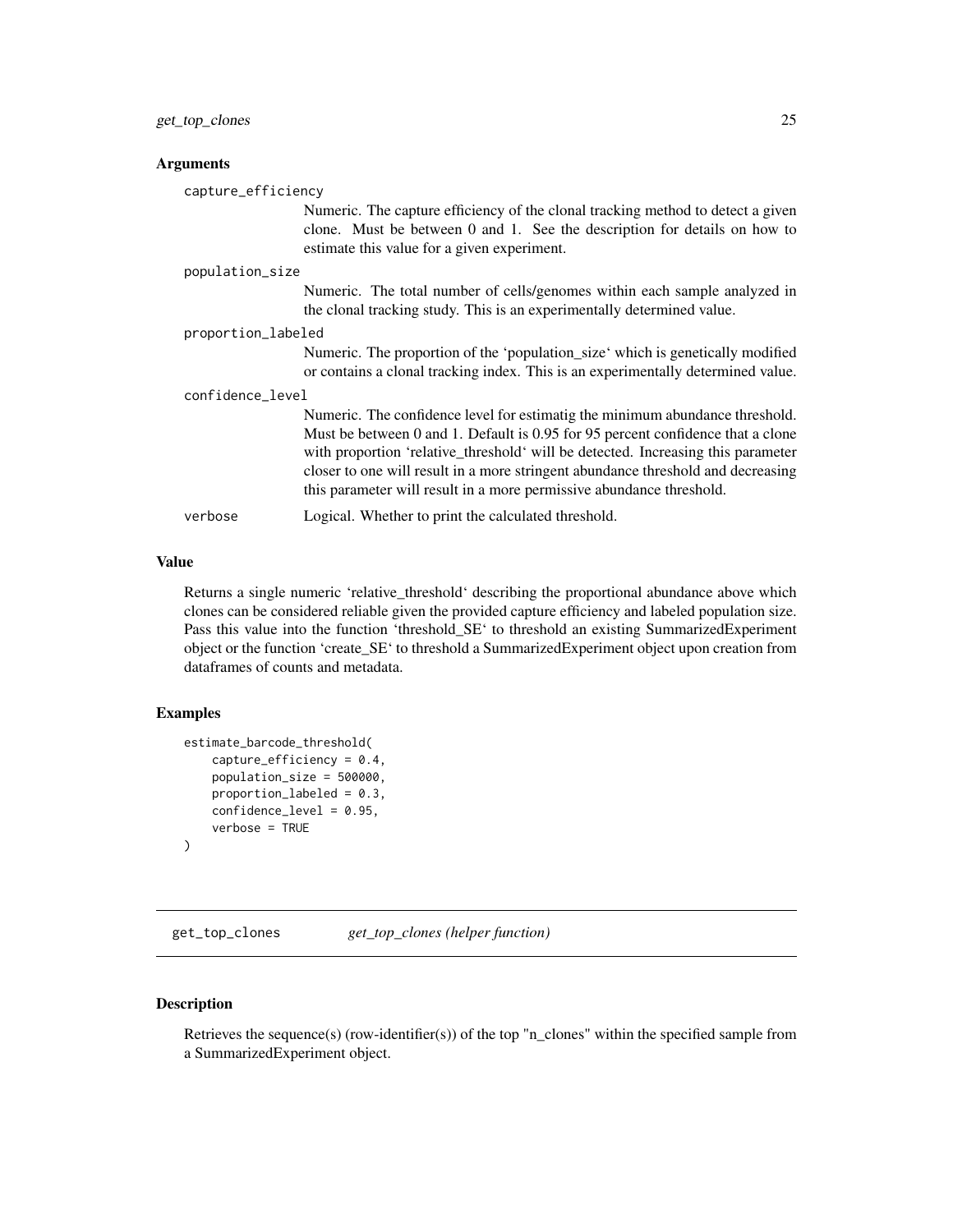### <span id="page-25-0"></span>Usage

```
get_top_clones(your_SE, SAMPLENAME_choice, n_clones = 10)
```
### Arguments

| vour_SE           | A summarized experiment.                                                                        |  |
|-------------------|-------------------------------------------------------------------------------------------------|--|
| SAMPLENAME_choice |                                                                                                 |  |
|                   | Name of the SAMPLENAME identifier within your SE from which to retrieve<br>the top clones from. |  |
| n_clones          | Numeric. Number of top clones from the specified sample that should be re-<br>trieved.          |  |

### Value

The row indices for the top n\_clones in the dataset, using the 'ranks' assay.

### Examples

```
data(wu_subset)
get_top_clones(wu_subset, "ZJ31_6m_T", n_clones = 10)
```
launchApp *Launch Barcode App*

### Description

Launches the Shiny Barcode App.

### Usage

 $l$ aunchApp( $x = NULL$ )

### Arguments

x NULL

### Value

Page launching the Shiny Barcode App

### Examples

if (interactive()) launchApp()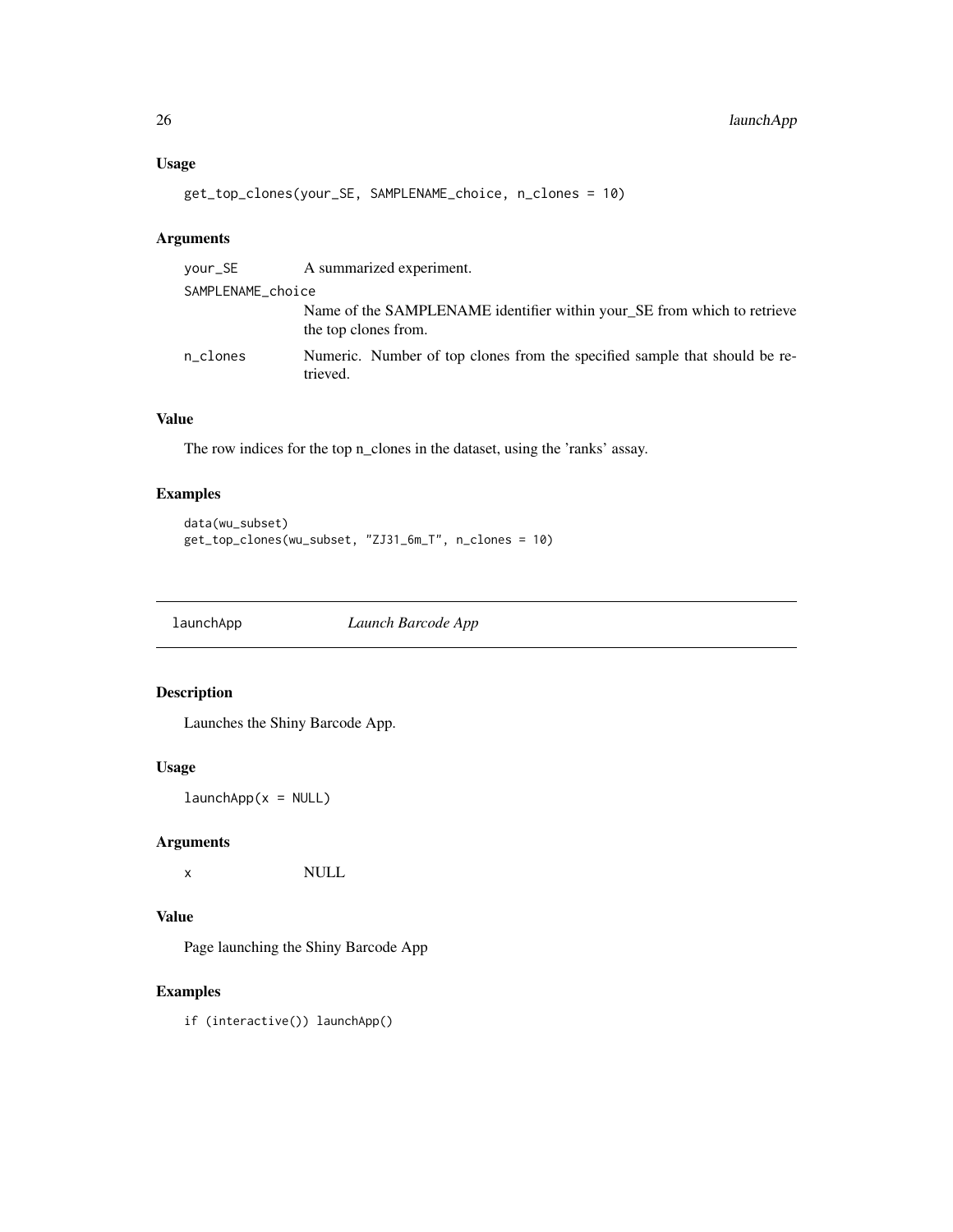<span id="page-26-0"></span>

### Description

Calculates a simmilarity/dissimlarity index or metrix for each sample-sample pair and reduces the resulting dist matrix into two dimensions

### Usage

```
mds_plot(
 your_SE,
  group_by = "SAMPLENAME",
 method_dist = "bray",
 assay = "proportions",
 your_title = NULL,
 point_size = 3,
  text\_size = 12,return_table = FALSE,
  kmeans_cluster = FALSE,
 k.param = 3,
  draw_ellipses = FALSE
)
```

| your_SE       | Summarized Experiment object containing clonal tracking data as created by the<br>barcodetrackR 'create_SE' function.                                                                                                    |
|---------------|--------------------------------------------------------------------------------------------------------------------------------------------------------------------------------------------------------------------------|
| group_by      | Column of metadata to color samples by. Can also specify "kmeans_cluster" if<br>kmeans_cluster argument is set to TRUE, and then the grouping variables will<br>be the clusterinng result.                               |
| method_dist   | Dissimilarity index from vegan. One of "manhattan", "euclidean", "canberra",<br>"clark", "bray", "kulczynski", "jaccard", "gower", "altGower", "morisita", "horn",<br>"mountford", "raup", "binomial", "chao", or "cao". |
| assay         | The assay to calculate the index on                                                                                                                                                                                      |
| your_title    | Character. The title for the plot.                                                                                                                                                                                       |
| point_size    | Numeric. The size of the points.                                                                                                                                                                                         |
| text_size     | Numeric. Size of text in plot.                                                                                                                                                                                           |
| return_table  | Logical. If set to true, the function will return a dataframe containing each<br>samples reduced measure of dissimilarity coordinates.                                                                                   |
|               | kmeans_cluster Logical. If set to true, each sample will be assigned a cluster computed by<br>kmeans on the chosen assay.                                                                                                |
| k.param       | Numeric. If kmeans_cluster is TRUE, provide the number of kmeans clusters to<br>identify.                                                                                                                                |
| draw_ellipses | Logical. If kmeans_cluster is TRUE, draw ellipses around the different kmeans<br>clusters.                                                                                                                               |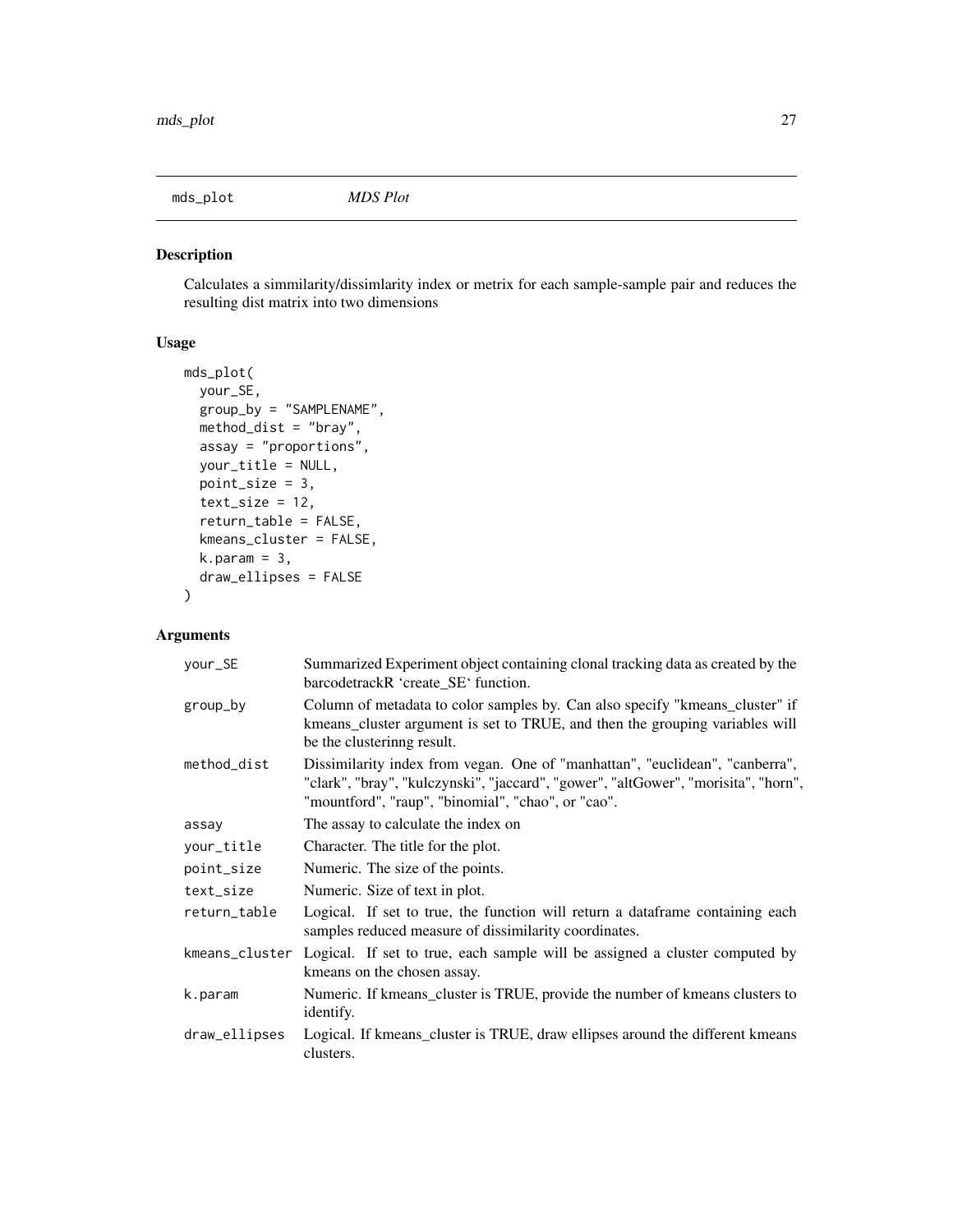<span id="page-27-0"></span>Plots dissimilarity indices between samples in your\_SE. Or if return table is set to TRUE, returns a dataframe of each sample's reduced measures of dissimilarity coordinates.

### Examples

```
data(wu_subset)
mds_plot(your_SE = wu_subset, method_dist = "bray", group_by = "celltype")
# "
```
rank\_abundance\_plot *Rank Abundance Plot*

### Description

Create a rank abundance plot of the barcodes in the chosen samples provided in 'your\_SE'. Use this function to visualize the distribution of barcode abundances within sample(s). Note: If comparing the visualization to the statistical testing results from 'rank\_abundance\_stat\_test' function in barcodetrackR, please set the 'scale\_rank' to TRUE. The K-S test is agnostic to number of samples so it is directly comparable to the visualization produced when the barcode ranks are scaled between 0 and 1.

### Usage

```
rank_abundance_plot(
 your_SE,
  scale_rank = FALSE,
 point_size = 3,
 your_title = NULL,
  text_size = 12,
 plot_labels = NULL,
  return_table = FALSE
)
```

| Summarized Experiment object containing clonal tracking data as created by the<br>barcodetrackR 'create SE' function.                                                                                           |
|-----------------------------------------------------------------------------------------------------------------------------------------------------------------------------------------------------------------|
| Logical. Whether or not to scale all ranks from 0 to 1 or keep barcode ranks as<br>their actual integer values. When 'scale_rank' is set to FALSE, all samples will<br>not necessarily have the same x maximum. |
| Numeric. Size of the points for the plot.                                                                                                                                                                       |
| Character. Specify a title for the plot.                                                                                                                                                                        |
| Numeric. Size of text in plot.                                                                                                                                                                                  |
| Vector of labels for each sample. If not specified, the colnames (your_SE) will<br>be used.                                                                                                                     |
|                                                                                                                                                                                                                 |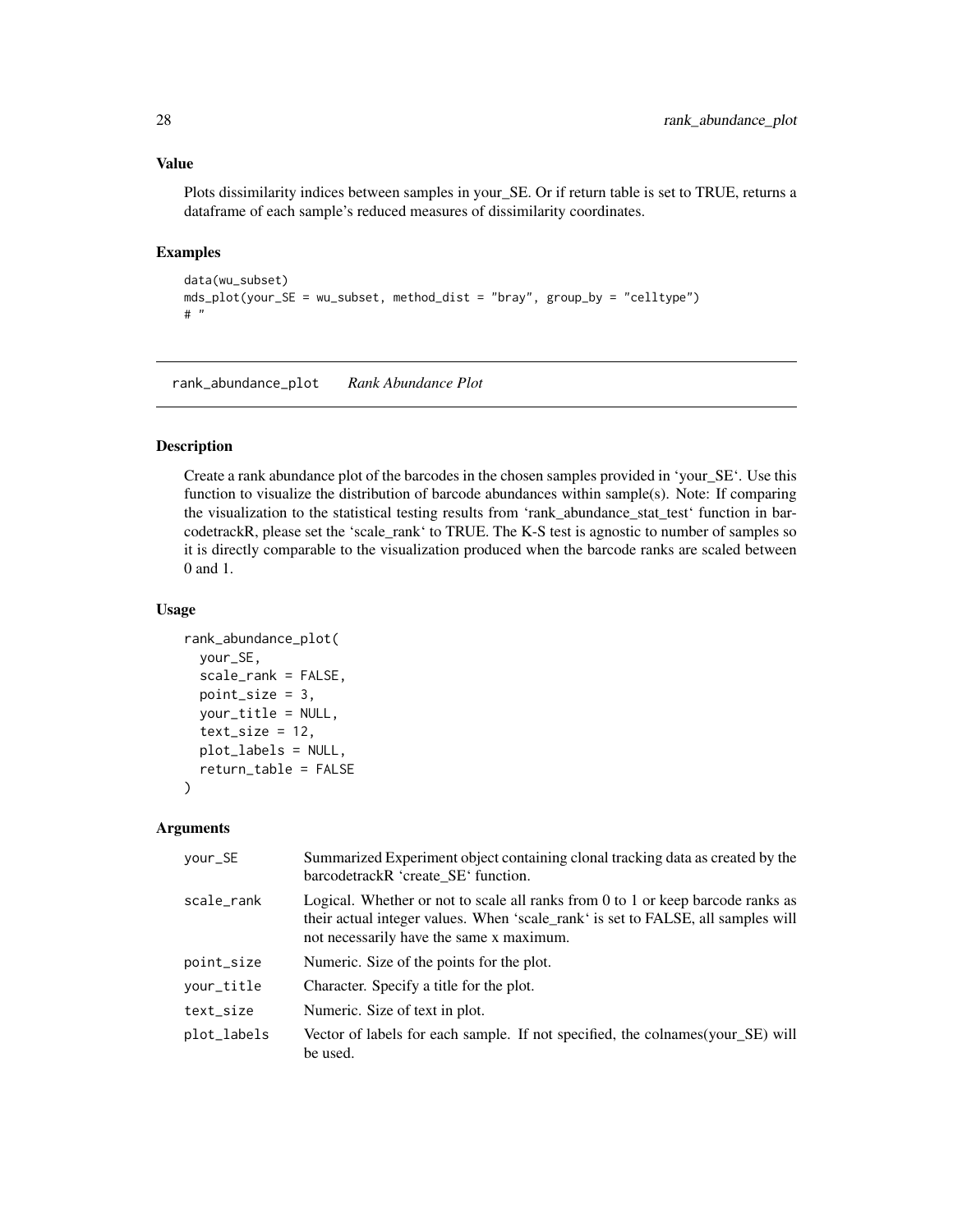<span id="page-28-0"></span>return\_table Logical. If set to TRUE, rather than a plot, the function will return a dataframe containing for each sample, each barcode in rank order with its abundance in that sample, its scaled rank (0 to 1), and the cumulative sum of abundance for all barcodes with rank  $\leq$  the rank of that barcode.

#### Value

Displays a rank-abundance plot (made by ggplot2) of the samples chosen.

Each point represents a single barcode with the x-value describing its rank in abundance with 1 being the most abundant barcode

The y-value representing the cumulative abundance of all barcodes with rank less than or equal to the x-axis value.

If the return\_table is set to TRUE, instead of a plot, a datframe with the rank abundance data will be returned.

### Examples

data(wu\_subset) rank\_abundance\_plot(your\_SE = wu\_subset[, 1:4], point\_size = 2)

rank\_abundance\_stat\_test

*Rank Abundance Statistical Test*

### **Description**

Carries out a specific instance of statistical testing relevant to clonal tracking experiments. For the provided SummarizedExperiment, compare the rank-abundance distribution which is described by the increase in cumulative abundance within that sample as barcode abundances are added, starting with the most abundant barcode. The two-sided Kolmogorov-Smirnov statistical test is carried out comparing each pair of samples using the R function ks.test:https://www.rdocumentation.org/packages/dgof/versions/1.2/topi Note that this test compares rank-abundance distribution regardless of whether the samples share the same barcodes or lineage tracing elements. The test could be employed on two samples with no barcode sequence overlap, simply to compare whether the rank abundance distribution of barcodes is drawn from the same distribution.

#### Usage

```
rank_abundance_stat_test(your_SE, statistical_test = "ks")
```

| vour_SE          | Summarized Experiment object containing clonal tracking data as created by the                                            |
|------------------|---------------------------------------------------------------------------------------------------------------------------|
|                  | barcodetrackR 'create SE' function.                                                                                       |
| statistical test |                                                                                                                           |
|                  | The statistical test used to compare distributions. For now, the only implemented<br>test is the Kolmogorov-Smirnov test. |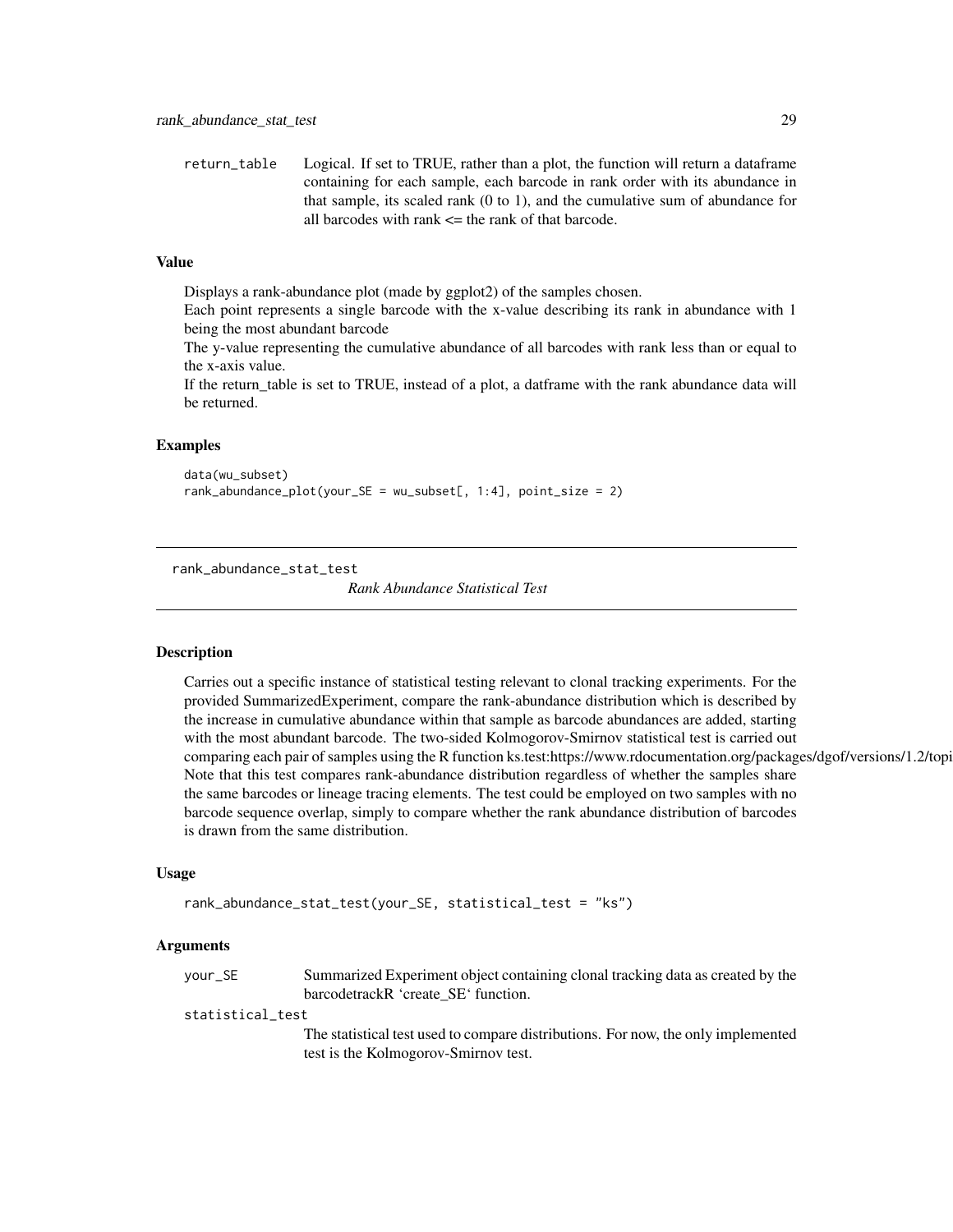Returns a list containing two dataframes

[["D\_statistic"]] is a dataframe containing pairwise D-statistics between each pair of samples in your\_SE. The D statistic represents the maximal difference between the two rank abundance distributions.

[["p\_value]] A dataframe containing the p-value computed by the KS test for each pair of samples. The null hypothesis is that the two rank-abundance profiles come from the same distribution.

### Examples

```
data(wu_subset)
rank_abundance_stat_test(your_SE = wu_subset, statistical_test = "ks")
```
scatter\_plot *Scatter Plot*

### Description

Plots a scatter plot of two samples in the Summarized Experiment object

### Usage

```
scatter_plot(
 your_SE,
 assay = "proportions",
 plot_labels = colnames(your_SE),
 method_corr = "pearson",
 display_corr = TRUE,
 point_size = 0.5,
 your_title = "",
  text_size = 12\mathcal{L}
```

| your_SE      | A Summarized Experiment object of two samples.                                                                              |
|--------------|-----------------------------------------------------------------------------------------------------------------------------|
| assay        | The choice of assay to plot on the scatter plot. Set to "proportions" by default.                                           |
| plot_labels  | The labels for the $X$ and $Y$ axis of the plot                                                                             |
| method_corr  | Character. One of "pearson", "spearman", or "kendall". Can also use "manhat-<br>tan" to compute manhattan distance instead. |
| display_corr | Logical. Whether to display the computer correlation or not.                                                                |
| point_size   | Numeric. The size of the points being plotted.                                                                              |
| your_title   | Logical. The title for the plot.                                                                                            |
| text_size    | Numeric. Size of text in plot.                                                                                              |

<span id="page-29-0"></span>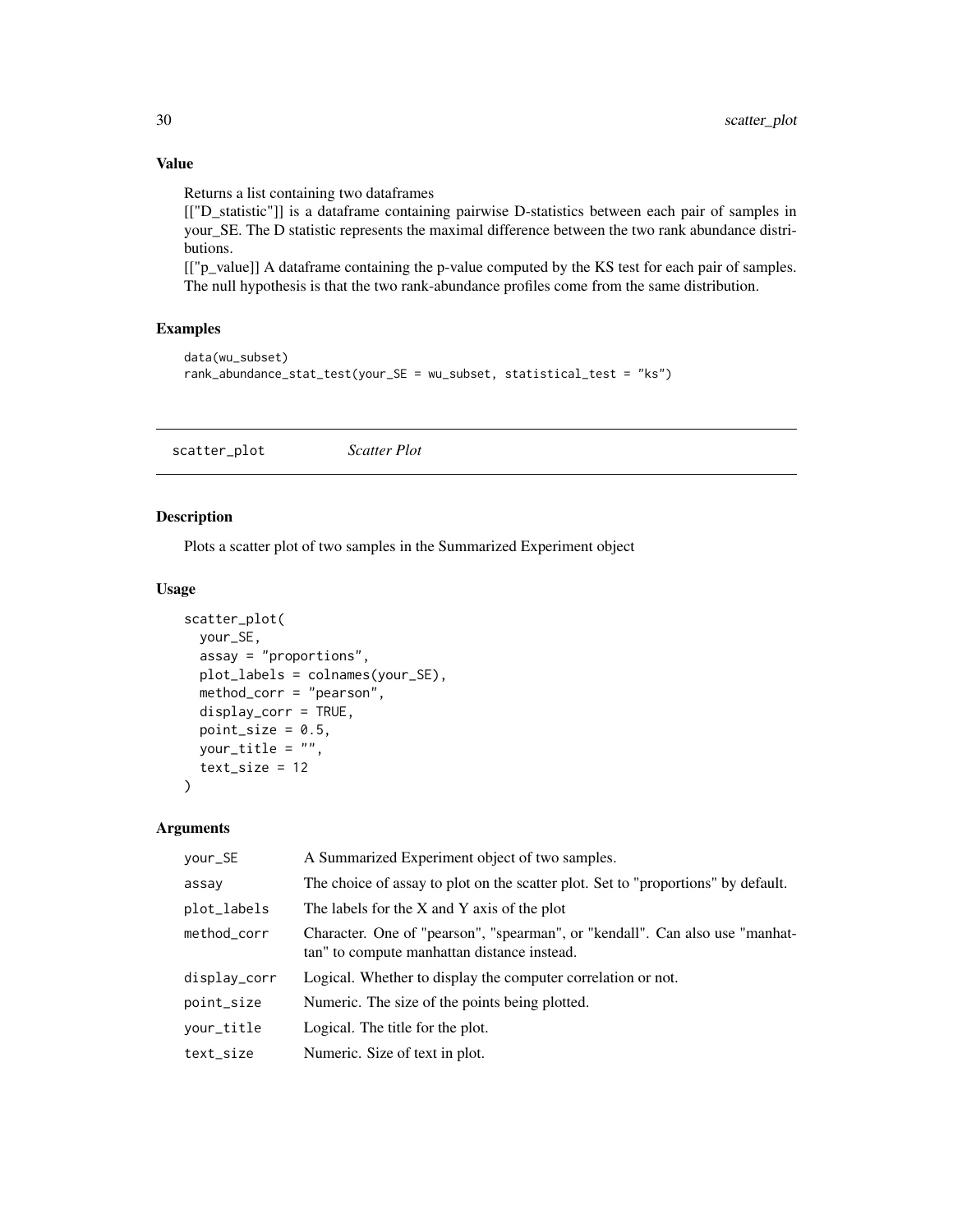#### <span id="page-30-0"></span>stat\_hist 31

### Value

Displays a scatter plot of the specified assay for the specified samples in your\_SE with correlation value optionally displayed.

### Examples

```
data(wu_subset)
scatter\_plot(your\_SE = wu\_subsetE, c(4, 8)])# "
```
stat\_hist *Stat histogram*

### Description

Given a summarized experiment, gives a histogram of the acc assay or choice of metadata.

### Usage

```
stat_hist(
 your_SE,
 data_choice = "assay stats",
  assay_choice = "counts",
 metadata_stat = NULL,
  group_meta_by = NULL,
  scale_all_y = FALSE,
 y_log_axis = FALSE,
  text_size = 12,n_{\text{bins}} = 30,
 n_cols = NULL,
 your_title = NULL
)
```

| your_SE       | Your Summarized Experiment of barcode data and associated metadata.                                                                                                                                                                  |
|---------------|--------------------------------------------------------------------------------------------------------------------------------------------------------------------------------------------------------------------------------------|
| data_choice   | Either "assay stats" which allows you to view the distribution of values in the<br>'assay_choice' assay, or "metadata stats" which allows you to view the distribu-<br>tion of metadata values in your Summarized Experiment object. |
| assay_choice  | When data_choice is set to "assay stats", designates which assay will be used.                                                                                                                                                       |
| metadata_stat | When data_choice is set to "metadata stats", The metadata values that will be<br>used.                                                                                                                                               |
| group_meta_by | When data_choice is set to "metadata stats", facet the histogram using this col-<br>umn of metadata. If NULL, no grouping or faceting applied                                                                                        |
| scale_all_y   | Logical. Whether or not to plot all plots on the same y axis limits.                                                                                                                                                                 |
|               |                                                                                                                                                                                                                                      |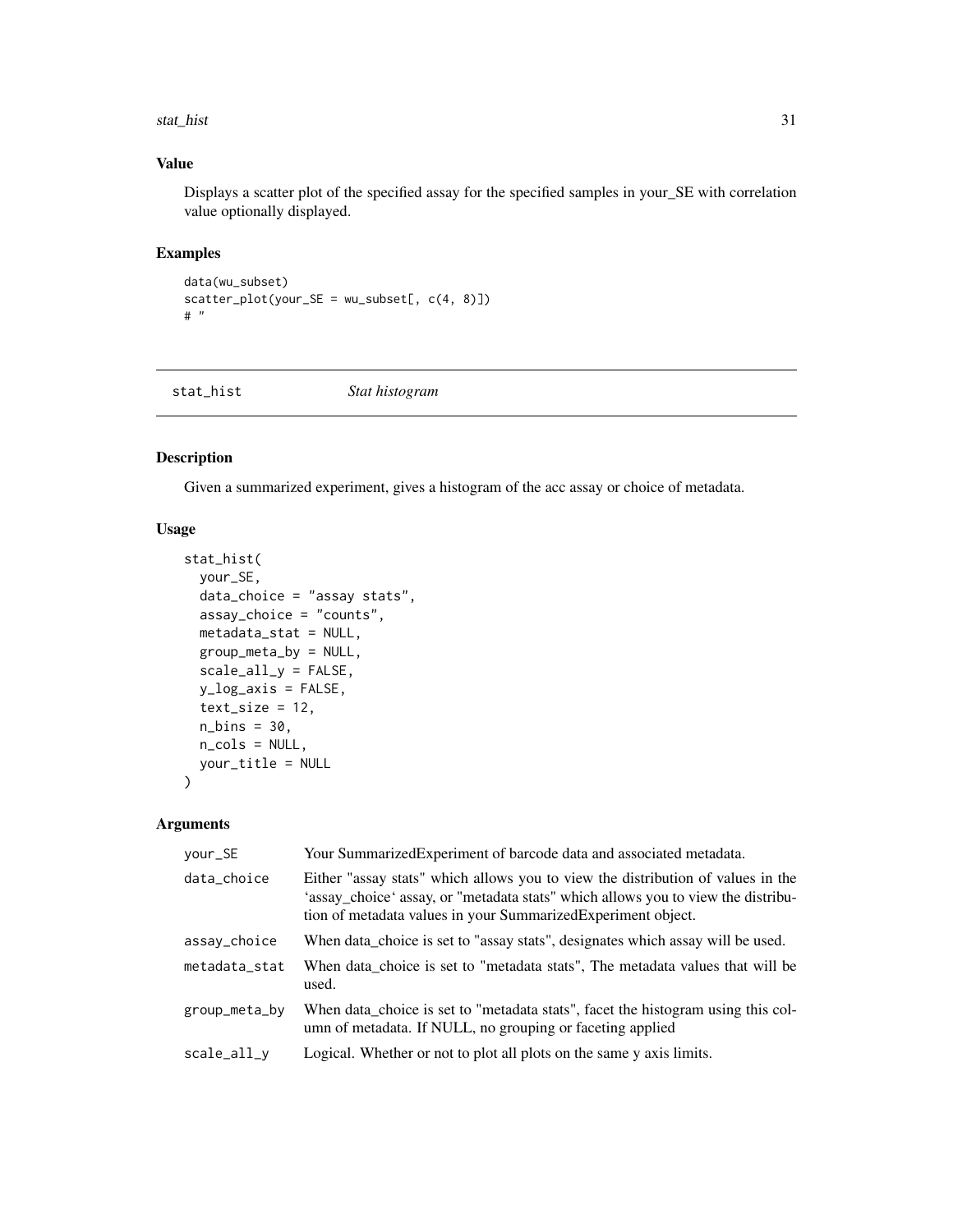<span id="page-31-0"></span>

| y_log_axis | Logical. Whether or not to put y axis on log scale                                                               |
|------------|------------------------------------------------------------------------------------------------------------------|
| text_size  | Size of text.                                                                                                    |
| n_bins     | Number of bins for histograms. Default is 30.                                                                    |
| n_cols     | Number of columns for faceted histograms. If NULL (default) will automati-<br>cally choose n_cols for facetting. |
| your_title | Character. The title for the plot.                                                                               |

Histogram of chosen statistics

### Examples

```
data(wu_subset)
stat_hist(
    your_SE = wu_subset[, 1], data_choice = "assay stats",
    assay_choice = "counts"
\mathcal{L}
```
subset\_SE *subset\_SE*

### Description

Subsets an existing SummarizedExperiment object.

### Usage

subset\_SE(your\_SE, ...)

### Arguments

| vour_SE  | A Summarized Experiment object.                                                                                                                     |
|----------|-----------------------------------------------------------------------------------------------------------------------------------------------------|
| $\cdots$ | Arguments passed to subset_SE in the form of 'X = keys' where 'X' is a column<br>from SE's colData and 'keys' are entries in the colData to subset. |
|          |                                                                                                                                                     |

### Value

Returns a subsetted SummarizedExperiment object.

### Examples

```
data(wu_subset)
wu_B.5month <- subset_SE(wu_subset, celltype = "B", timepoint = "6.0")
```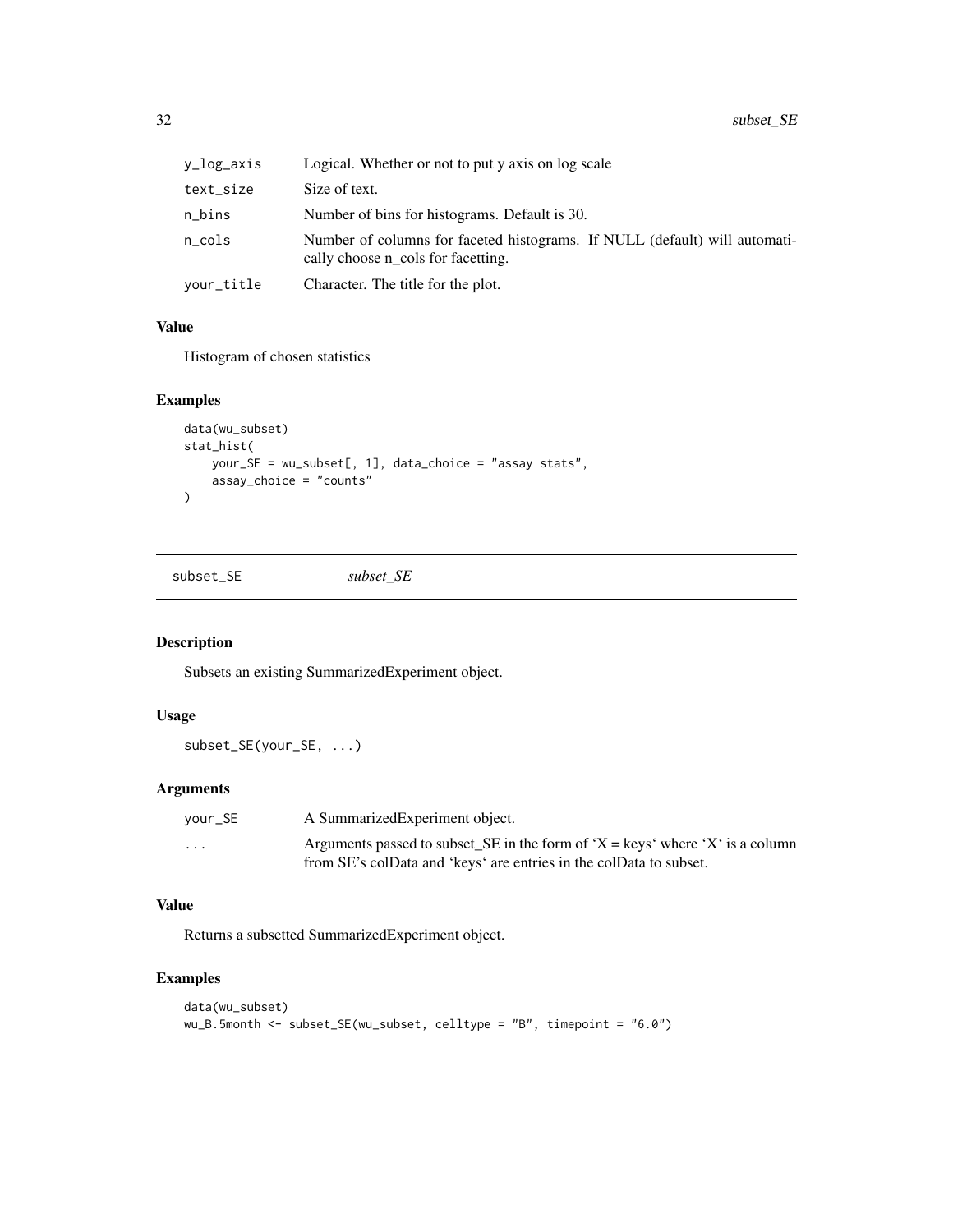<span id="page-32-0"></span>threshold *Threshold*

#### Description

This is a helper which function takes in sequence data in table form, along with a threshold, to each column (e.g. if threshold is set as 0.0005, only rows in which an element is above 0.05 its column will be kept).

### Usage

```
threshold(your_data, thresh = 5e-04, thresh_type = "relative")
```
#### Arguments

| vour_data   | A data frame. Usually individual barcodes in rows and samples in columns. |
|-------------|---------------------------------------------------------------------------|
| thresh      | Numeric.                                                                  |
| thresh_type | Character. One of "relative" or "absolute"                                |

### Value

A data frame where all rows (barcodes) that did not have at least one element meet the threshold have been discarded.

### Examples

```
data(wu_subset)
threshold(SummarizedExperiment::assay(wu_subset, assay = "counts"),
    thresh = 0.0005\mathcal{L}
```
threshold\_SE *Threshold SE*

#### Description

Removes barcodes from a SummarizedExperiment object which have an abundance lower than the provided relative or absolute threshold. See the function 'estimate\_barcode\_threshold' to estimate an appropriate threshold for an SE.

```
threshold_SE(
 your_SE,
  threshold_value,
  threshold_type = "relative",
  verbose = TRUE
)
```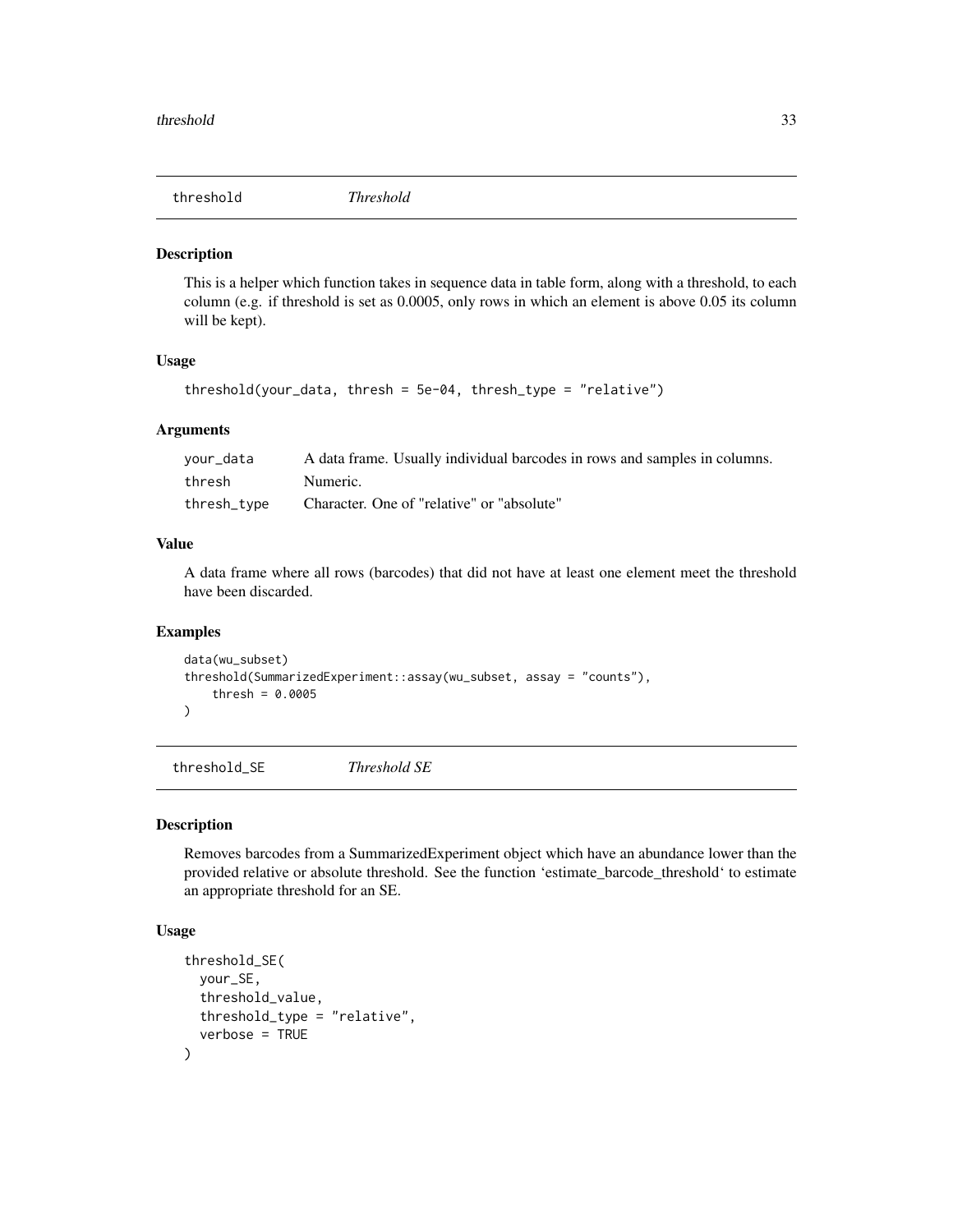<span id="page-33-0"></span>

| your_SE         | A Summarized Experiment object.                                                                                                                                                                                                                                                                                                                                                                                                 |
|-----------------|---------------------------------------------------------------------------------------------------------------------------------------------------------------------------------------------------------------------------------------------------------------------------------------------------------------------------------------------------------------------------------------------------------------------------------|
| threshold_value |                                                                                                                                                                                                                                                                                                                                                                                                                                 |
|                 | Numeric. The minimum threshold abundance for a barcode to be maintained in<br>the SE. If 'threshold_type' is relative, this parameter should be between 0 and<br>1. If 'threshold_type' is absolute, this parameter should be greater than 1.                                                                                                                                                                                   |
|                 | threshold_type Character. One of "relative" or "absolute" relative. If a relative threshold is<br>specified, only those rows which have higher than 'threshold_value' proportion<br>of reads within at least one sample will be kept as non-zero. If an absolute<br>threshold is specified, only those rows which have an absolute read count higher<br>than 'threshold_value' in at least one sample will be kept as non-zero. |
| verbose         | Logical. If TRUE, print the total number of barcodes removed from the SE.                                                                                                                                                                                                                                                                                                                                                       |
|                 |                                                                                                                                                                                                                                                                                                                                                                                                                                 |

#### Value

Returns a SummarizedExperiment containing only barcodes which passed the supplied threshold in at least one sample. All of the defualt assays are re-calculated after thresholding is applied. Note that since tthe SE is re-instantiated, any custom assays should be recalculated after thresholding.

### Examples

```
data(wu_subset)
threshold_SE(
    your_SE = wu_subset, threshold_value = 0.005,
    threshold_type = "relative", verbose = TRUE
\mathcal{L}
```
wu\_subset *Small subset of Wu barcoding dataset*

### Description

A SummarizedExperiment object containing a subset of the Wu barcoding dataset. It includes peripheral blood T, B, Gr, NK\_56, and NK-16 samples from the first 4 times points of macaque ZJ31.

#### Usage

```
data(wu_subset)
```
### Format

A SummarizedExperiment object with 215 features rows and 20 samples:

assays includes the counts, proportions, ranks, normalized, and logs assays

colData includes the accompanying metadata for the samples

metadata includes the scale\_factor used and the log\_base used in the log assay ...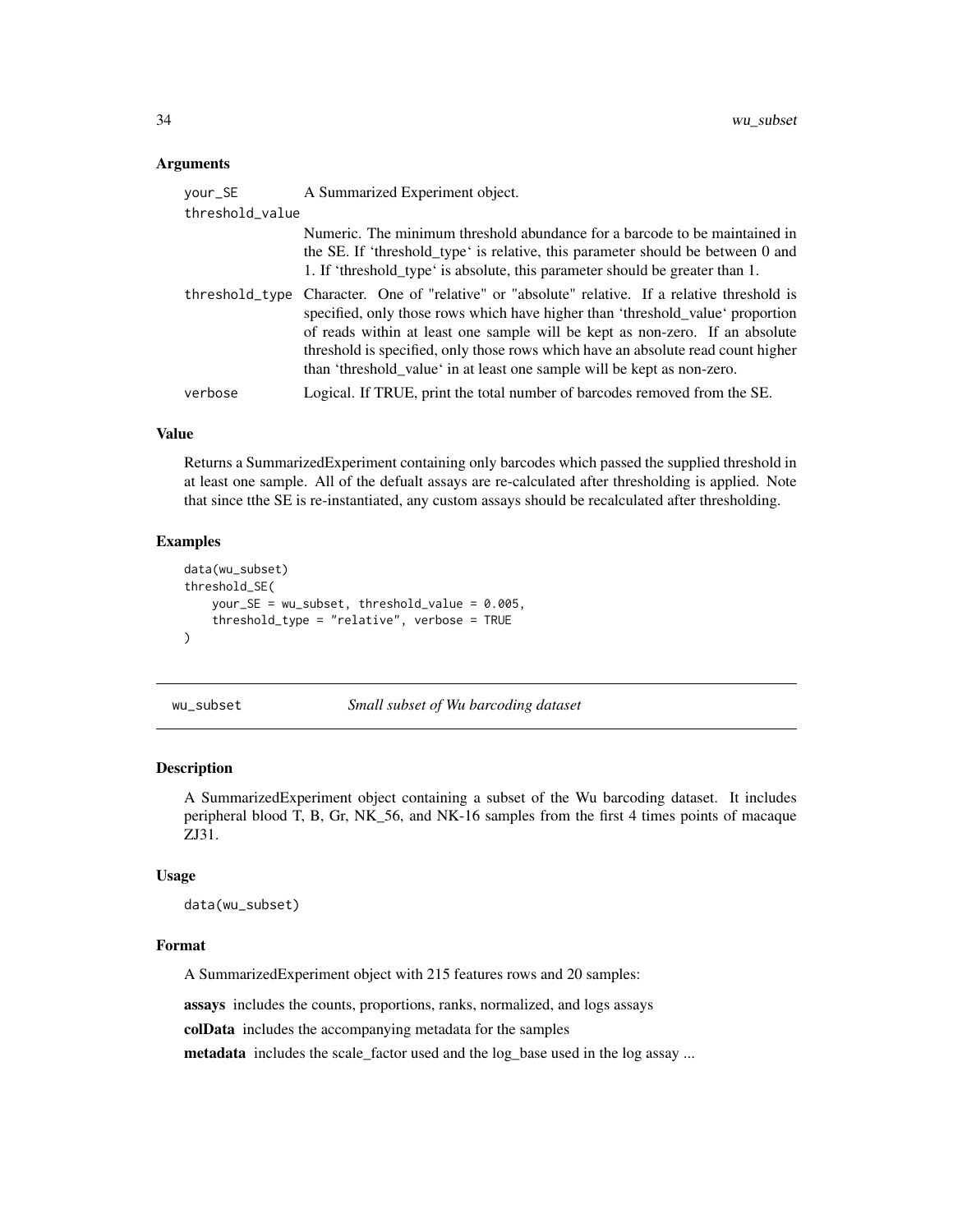### wu\_subset 35

### Source

system.file("sample\_data/WuC\_etal/monkey\_ZJ31.txt", package = "barcodetrackR") system.file("sample\_data/WuC\_etal/mo package = "barcodetrackR") wu\_SE <- create\_SE(your\_data = wu\_dataframe, meta\_data = wu\_metadata, threshold = 0.005) wu\_subset <- wu\_SE[,1:20] <http://dx.doi.org/10.1126/sciimmunol.aat9781>